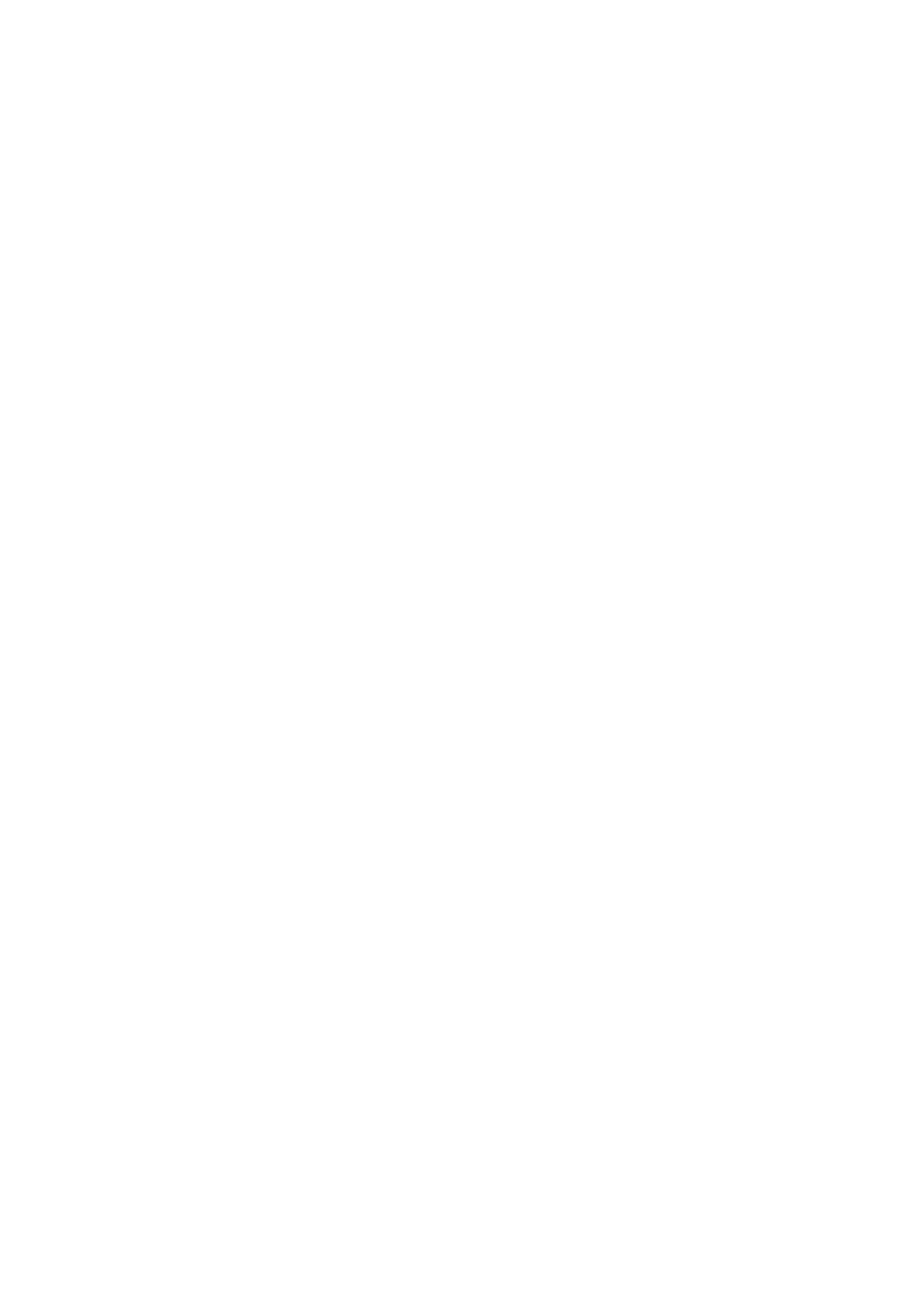# **In the case of Voskuil v. the Netherlands,**

The European Court of Human Rights (Third Section), sitting as a Chamber composed of:

Mr B.M. ZUPANČIČ, *President*,

Mr C. BÎRSAN,

Mrs E. FURA-SANDSTRÖM,

Mrs A. GYULUMYAN,

Mr DAVID THÓR BJÖRGVINSSON,

Mrs I. BERRO-LEFÈVRE, *judges*,

Mrs W. THOMASSEN, ad hoc *judge*,

and Mr S. QUESADA, *Section Registrar*,

Having deliberated in private on 23 October 2007,

Delivers the following judgment, which was adopted on that date:

# **PROCEDURE**

1. The case originated in an application (no. 64752/01) against the Kingdom of the Netherlands lodged with the Court under Article 34 of the Convention for the Protection of Human Rights and Fundamental Freedoms ("the Convention") by a Netherlands national, Mr Koen Voskuil, on 26 October 2000.

2. The applicant was represented by Mr R.S. le Poole, an advocate practising in Amsterdam. The Netherlands Government ("the Government") were represented by their Agent, Mr R.A.A. Böcker of the Ministry for Foreign Affairs.

3. The applicant, a journalist, alleged in particular that an order for his detention intended to compel him to disclose the identity of an informant violated Article 10 of the Convention. He also complained under Article 5 § 1 of the Convention that his detention had not been ordered in accordance with the procedure prescribed by law.

4. On 25 November 2004 the Court decided to give notice of the application to the Government. Under the provisions of Article 29 § 3 of the Convention, it decided to examine the merits of the application at the same time as its admissibility.

5. Mr E. Myjer, the judge elected in respect of the Netherlands, withdrew from sitting in the case (Rule 28). The Government accordingly appointed Mrs W. Thomassen to sit as an *ad hoc* judge (Article 27 § 2 of the Convention and Rule 29 § 1).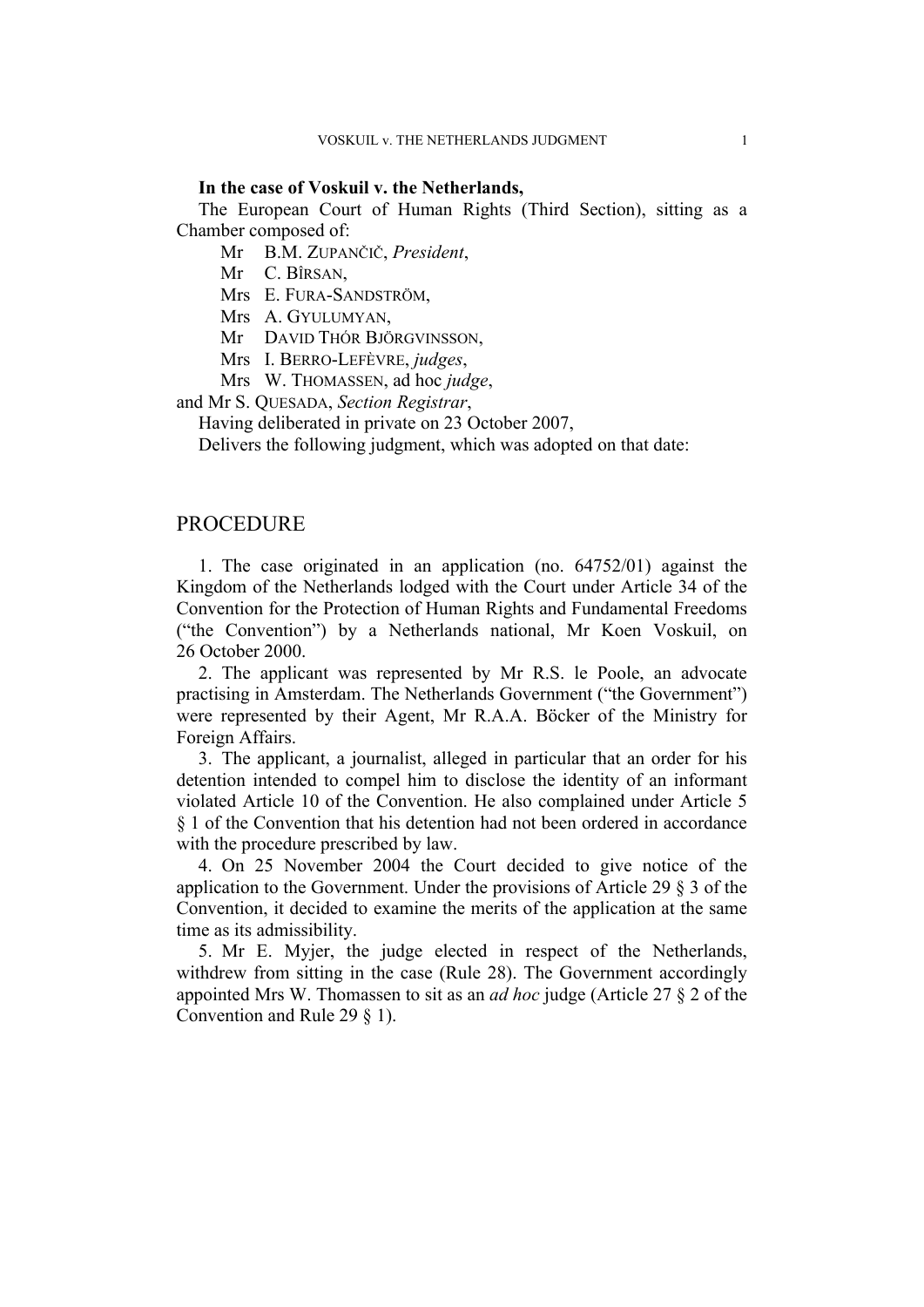# THE FACTS

# I. THE CIRCUMSTANCES OF THE CASE

#### **A. Particular circumstances of the case**

6. The applicant was born in 1975 and lives in Amsterdam.

7. On 30 March 2000 the Amsterdam Regional Court (*arrondissementsrechtbank*) convicted three accused, Messrs K., Van S. and H., of arms trafficking. In the criminal investigation into the offences at issue, the Amsterdam police had stated that an arsenal of weapons had been found by chance: the caretaker of a building situated on the Nachtwachtlaan in Amsterdam had contacted the police when water was leaking from one of the flats in the building, whose occupants were absent. With the aid of two locksmiths, the police had gained entry to the flat and in the subsequent search for the source of the leak, the weapons had been found.

8. The accused lodged an appeal against the judgment of the Regional Court.

9. On 12 and 13 September 2000 the daily newspaper *Sp!ts* published two articles, written by the applicant and his colleague Ms S., in which doubts were expressed about the amount of coincidence allegedly involved in the finding of the weapons. The article of 13 September 2000, entitled "Chance Hit or Perfect Shot?" ("*Toevalstreffer of loepzuiver schot?*"), quotes an unnamed policeman of the Amsterdam force as commenting in respect of the flooding, "That is what we made out of it. Sometimes you just need a breakthrough in an investigation" ("*Dat hebben we er maar van gemaakt. Soms heb je net even een doorbraak nodig in je onderzoek*").

10. In the proceedings on appeal against K., Van S. and H., the applicant and Ms S. were summonsed to appear as witnesses at the request of the defence. At the first hearing before the Amsterdam Court of Appeal (*gerechtshof*) on 22 September 2000 in the cases against Van S. and K., the applicant – who was assisted by counsel – stated *inter alia* that he knew that the policeman, whom he had quoted verbatim in the article of 13 September 2000, had been involved in a previous investigation against K. When the applicant was asked whether that policeman was also involved in the investigation of the flat or was aware of that investigation, he invoked his right of non-disclosure (*verschoningsrecht*). Counsel for the defence argued that both the individual interest of the accused – on whom a custodial sentence had been imposed as a result of the investigation carried out by the police – and the interest of criminal justice in the Netherlands outweighed the applicant's interest in not disclosing his source. The Advocate General also expressed as his opinion that the applicant could not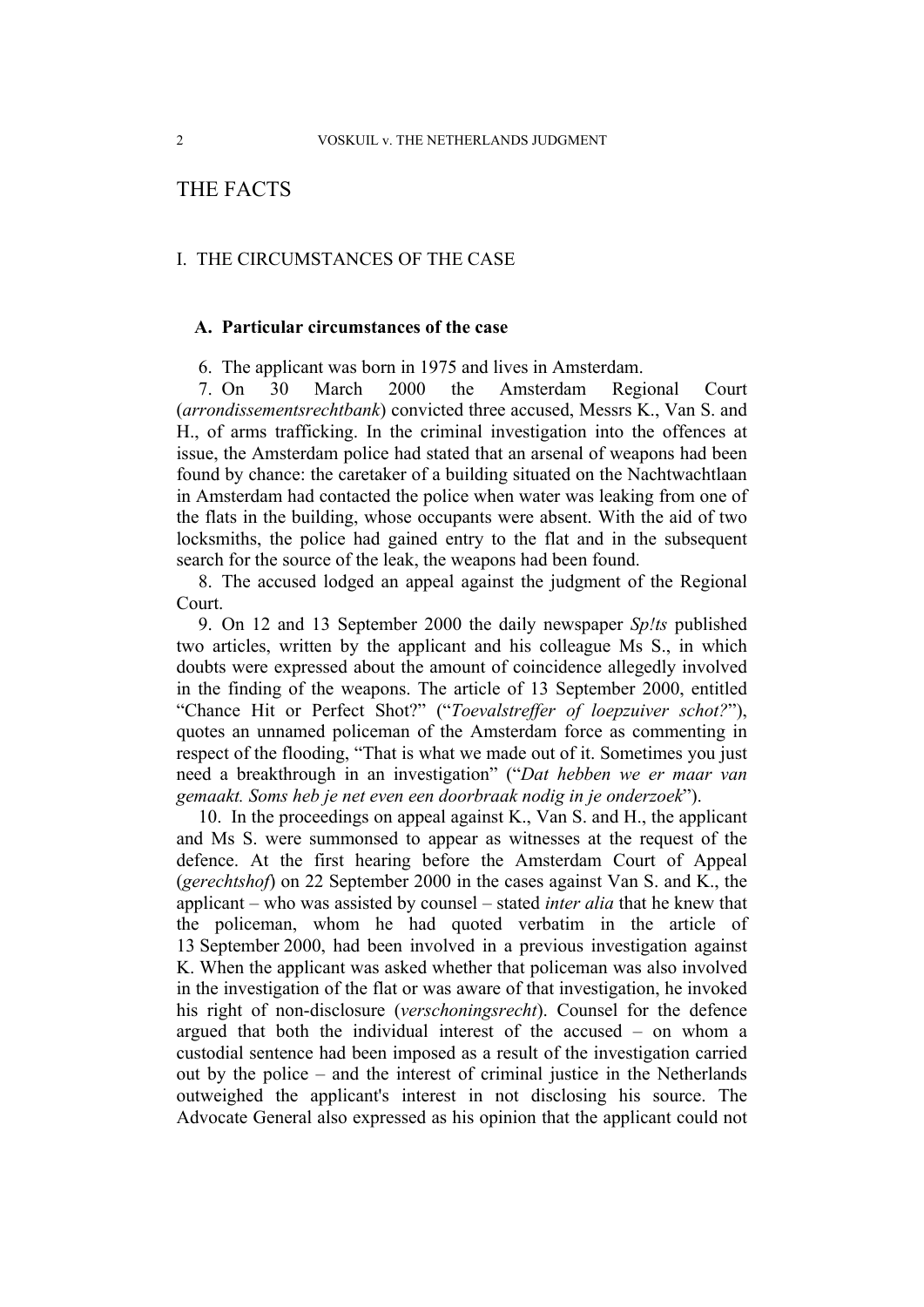invoke a right of non-disclosure. He stated in addition that the source, if his name was made known, had nothing to fear from either the police or the public prosecution service.

11. After having deliberated, the Court of Appeal considered that, if the statement made by the police officer to the applicant was correct, this might affect the conviction of the accused. It also affected the integrity of the police and judicial authorities. For these reasons, the Court of Appeal held that the applicant was to reply to the question whether his source had been involved in the investigation of the flat and had been aware of that investigation. The President of the court further reminded the applicant that the court was empowered to order his detention for failure to comply with a judicial order (*gijzeling*). Upon this, the applicant replied that his source had both been aware of, and involved in, the investigation of the flat.

12. Asked by counsel for the accused to reveal the identity of his source, the applicant once again invoked his right of non-disclosure. Counsel for the applicant submitted that he was justified in so doing, given that disclosing the identity of his source would render it impossible for the applicant to work as a journalist in the future since sources would no longer approach him. The interests of the journalist and of freedom of expression outweighed other interests. Moreover, as the criminal charges at issue concerned only arms trafficking and not, for example, a multiple homicide, it was disproportionate to require the applicant to name his source. It also went against the principle of subsidiarity, since there were other ways in which the identity of the source could be discovered.

13. In reply, the Advocate General stated that journalists exposed obvious wrongs (*kennelijke misstanden*) in society. Where they chose to do so, they should also face the consequences. The applicant was the only witness who could clarify whether or not the three accused had been wrongly convicted. In the present case, where official records, drawn up on oath of office (*ambtseed*) by police officers, and the integrity of the judicial authorities were at stake, the applicant must reveal the identity of his source. It could not be the case that, in order to trace this identity, every member of the Amsterdam police force should be heard, bearing in mind that all officers in the case against K. had already been heard by the investigating judge (*rechter-commissaris*).

14. Having deliberated, the Court of Appeal decided that the applicant was to reveal the identity of his source, for the same reasons as it had held that he had to reply to the question of his source's involvement in the investigation. The applicant invoked his right to remain silent (*zwijgrecht*), upon which the court ordered his immediate detention for a maximum of 30 days. No legal remedy lay against the decision to detain the applicant (Article 294 § 3 of the Code of Criminal Procedure – *Wetboek van Strafvordering*, "CCP").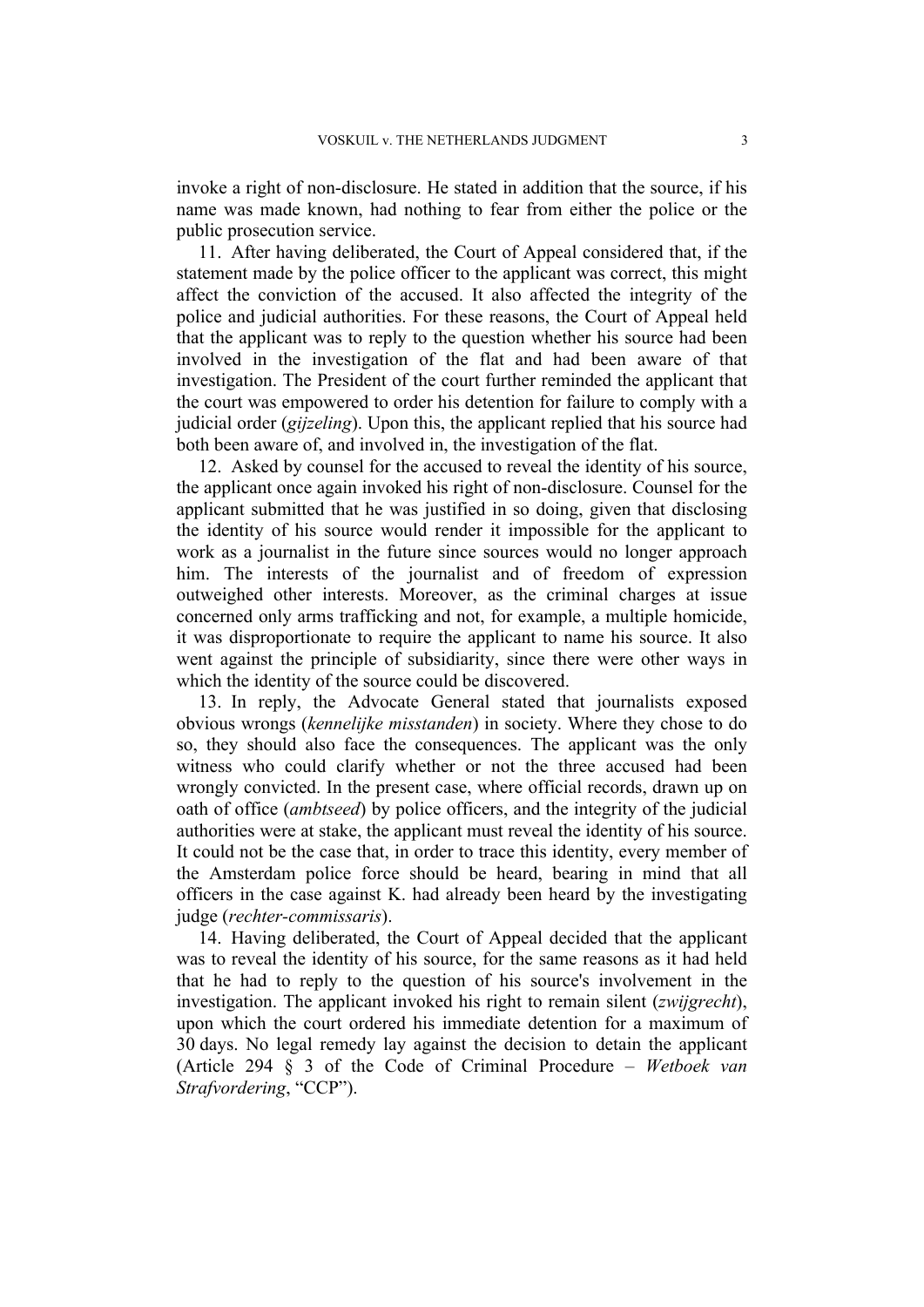15. When questioned by counsel for the accused, the applicant's colleague, Ms S., stated that she was aware of the identity of the source, but that she had never met him in person. Having regard to this last fact, as well as to the fact that the journalist who had had direct contact with the source – i.e. the applicant – had already been placed in detention, the Court of Appeal considered that Ms S. was not obliged to reveal the identity of the source.

16. The applicant was served with an unreasoned decision on 25 September 2000. On 27 September 2000 he was handed a copy of the record of the hearing of 22 September, containing the decisions made by the Court of Appeal at that hearing and the reasons for them.

17. Late on 22 September 2000 the applicant lodged a request with the Court of Appeal to be released from detention. Prior to the examination of this request on 27 September 2000, the applicant was able to consult his lawyer only once, namely in the evening of 25 September. Requests to visit the applicant on 22, 23, 24, (the afternoon of) 25, 26 and 27 September were refused. The request for release was dealt with by the Court of Appeal in chambers (*raadkamer*), by the same judges who had ordered his detention.

18. At the hearing in chambers on 27 September 2000, the Advocate General reported that, following the applicant's statements at the hearing on 22 September, a police inspector had carried out an internal investigation, which had revealed that only eight police officers had been involved in both the first and the second investigation into the accused K. All these officers had made sworn affidavits to the effect that they had never been in contact with the applicant.

19. Informed of the outcome of the internal police investigation, the applicant insisted that he did not want to reveal the identity of his source. He stated that he was a journalist and that he might as well give up on that career if he started revealing his sources; no sources wanting to remain anonymous would any longer be willing to provide him with tip-offs. The applicant was informed by the President of the Court of Appeal that the right of non-disclosure was not absolute, and that more weighty interests could be at stake. In the present case, long prison sentences had been imposed on the three accused, partly on the basis of official records drawn up by police officers. The applicant replied that he was willing to state only that his source was not one of the police officers who had made sworn affidavits in the internal police investigation.

20. Counsel for the applicant argued that the journalist should be the last, rather than the first, means of arriving at the truth. The witnesses, whose examination had been requested by the three accused, ought to be heard first. Those witnesses could be confronted with the articles published in *Sp!ts* as well as with the article which had appeared in the weekly news magazine *Vrij Nederland* on 8 January 2000. This latter article had also suggested that the flooding of the flat had been staged, and the author had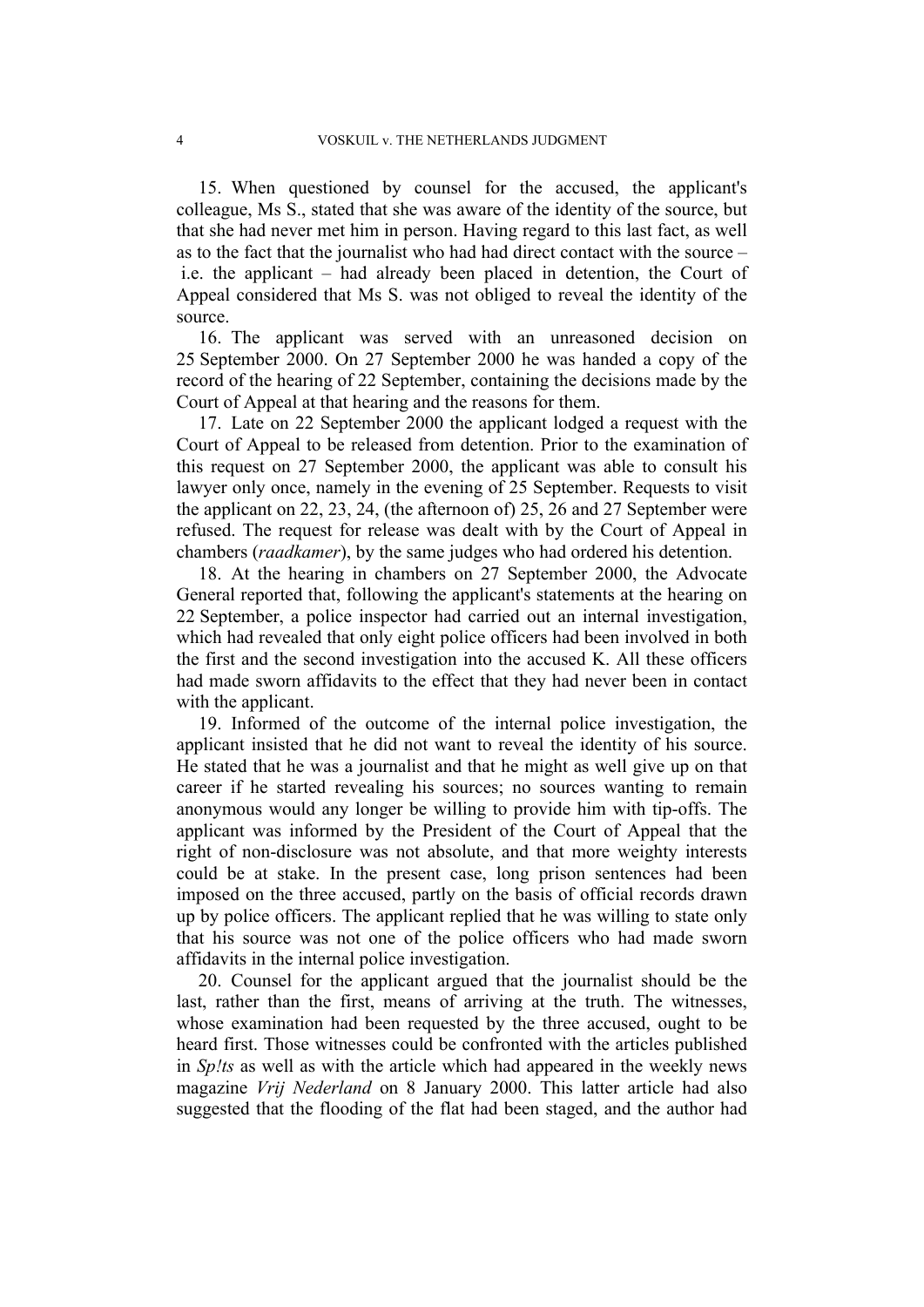informed counsel for the applicant that the information contained in the article had not come from the same source as the one relied on by the applicant. Counsel for the applicant further posited that the State Criminal Investigation Department (*Rijksrecherche*) could carry out an investigation of the police force. Finally, it was for the Court of Appeal to assess the value of the article written by the applicant – that court could also decide to disregard it.

21. By decision of 28 September 2000, the Court of Appeal refused the applicant's request for his detention to be lifted. It repeated that the interests of the accused and of the integrity of the police and the judicial authorities outweighed the interest of the applicant in not having to disclose the identity of his source. Having regard to the outcome of the internal police investigation, as well as to the fact that an appeal made by the police commissioner for the applicant's source to come forward had not produced any results, the Court of Appeal considered it unlikely that an investigation by the State Criminal Investigation Department would clarify, within a reasonable time, the cause of the flooding, quite apart from the fact that such an investigation would seriously delay the criminal proceedings against K., Van S. and H. The Court of Appeal similarly rejected the suggestion to hear the witnesses proposed by the defence first, given that those witnesses had already been heard extensively about the point in issue. For these reasons, it could not be held that the detention of the applicant breached the principles of proportionality and subsidiarity.

22. The Court of Appeal further considered that the applicant's objections against the order for his detention as given at the hearing of 22 September 2000 did not require examination since no appeal lay against such order. It also rejected the argument that the order had not been served on the applicant within 24 hours, since – as appeared from the record of that hearing of 22 September – he had been informed of the order orally. Finally, the Court of Appeal held that the possibilities for contact between the applicant and his counsel were laid down in penitentiary legislation. It was not for the Court of Appeal to assess the application of that legislation.

23. The applicant lodged an appeal on points of law to the Supreme Court (*Hoge Raad*) against the decision of the Court of Appeal.

24. A second hearing before the Court of Appeal in the criminal proceedings against Van S. and H. took place on 9 October 2000. The applicant once again refused to reveal the identity of his source. Upon this, the Court of Appeal decided to lift the order for the applicant's detention. It considered that no support for, or confirmation of, the applicant's statement that he had received information from a police officer who had been involved in both investigations against the accused K. could be found in statements made by other persons and/or in the contents of documents. On the contrary, the applicant's statement had been contradicted by ten police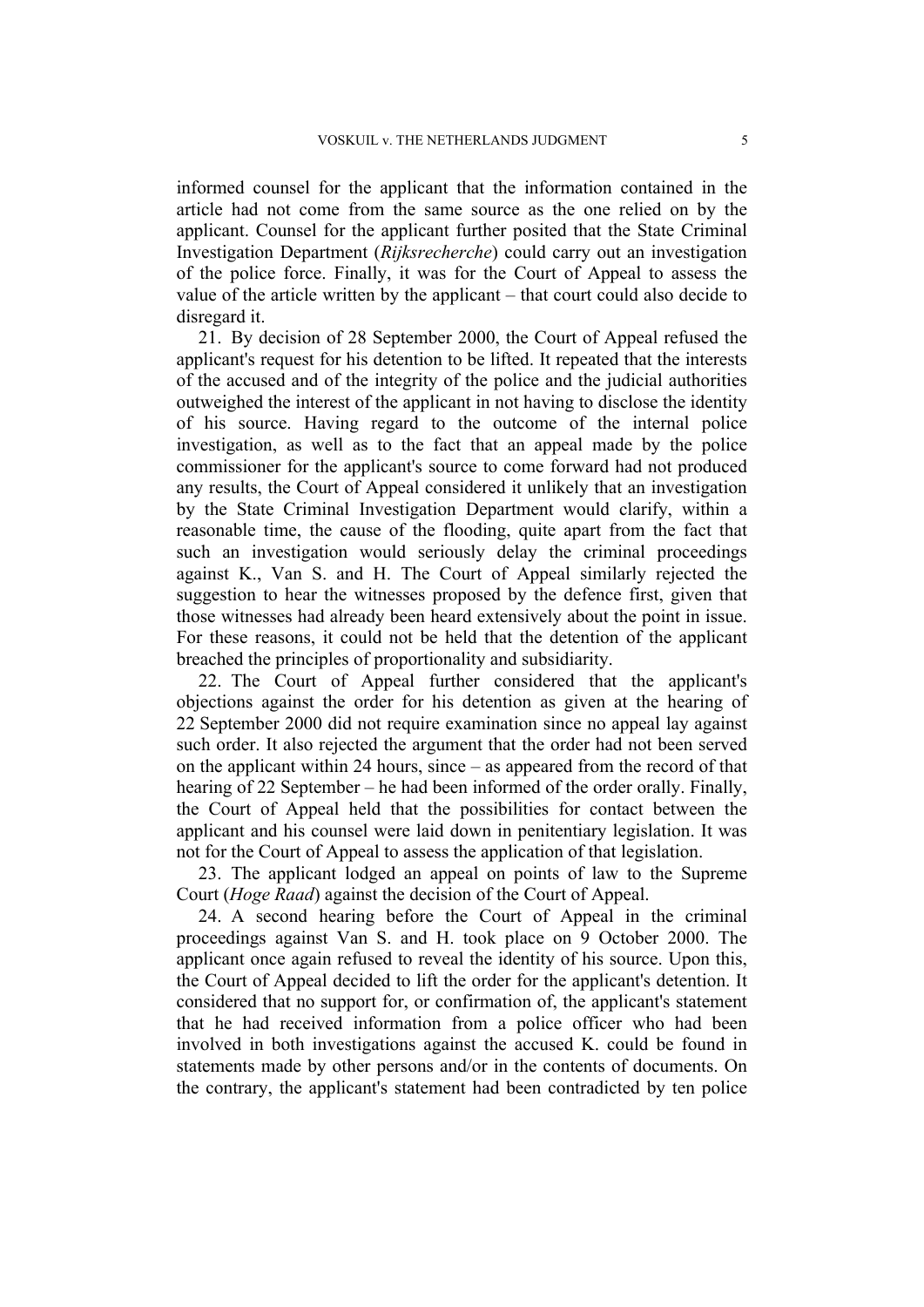officers. Therefore, no credence could be attached to his statement. This being the case, the applicant's detention no longer served any purpose.

25. At the same hearing on 9 October 2000, and following the Court of Appeal's decision to lift the applicant's detention, counsel for the accused K. challenged (*wraken*) the Court of Appeal. A different chamber of the Court of Appeal upheld that challenge, also on 9 October 2000. It held that the opinion that the applicant's statement was not credible, as expressed by the Court of Appeal in the criminal proceedings against Van S. and H., might have a bearing on decisions which that court would be called upon to take in the criminal proceedings against K. This constituted an exceptional circumstance, providing an important indication for the conclusion that the accused's fear of a judge being prejudiced against him was objectively justified.

26. The criminal proceedings against the three accused continued on 30 October 2000 before the Court of Appeal in a new composition. The applicant was again heard as a witness, as were seven other journalists who had also published articles about the case against K. and the possibility of the flooding having been staged. The Court of Appeal also heard two plumbers and the caretaker of the building.

27. Subsequent to the decision to lift the order for his detention, the applicant withdrew his appeal on points of law as his release had rendered that appeal devoid of interest.

28. According to the Government, the criminal proceedings against K., Van S. and H. have been brought to a conclusion.

# **B. Other press reports**

29. The applicant has submitted photocopies of two cuttings from print media.

30. The first is of a report in the mass circulation daily newspaper *De Telegraaf*, dated 24 September 1999. It is therein stated that following reports of flooding from a second flat in Amsterdam, police had found another large quantity of weaponry. Messrs K., Van S. and H., the accused in the applicant's case, were not at that time suspected of involvement; the weapons were thought to belong to a terrorist organisation. The report drew attention to the similarity between the Nachtwachtlaan case and this new case as regards the circumstances in which the weapons were found. It cited "police sources" as suggesting that intelligence services, possibly foreign, had engineered events in order to protect their informants.

31. The second, which is incomplete, is of an article that appeared on 8 January 2000 in the weekly magazine *Vrij Nederland*. It links the two events and cites an unnamed source as stating that they had in fact been engineered by the then Netherlands National Security Service (*Binnenlandse Veiligheidsdienst* – "the BVD").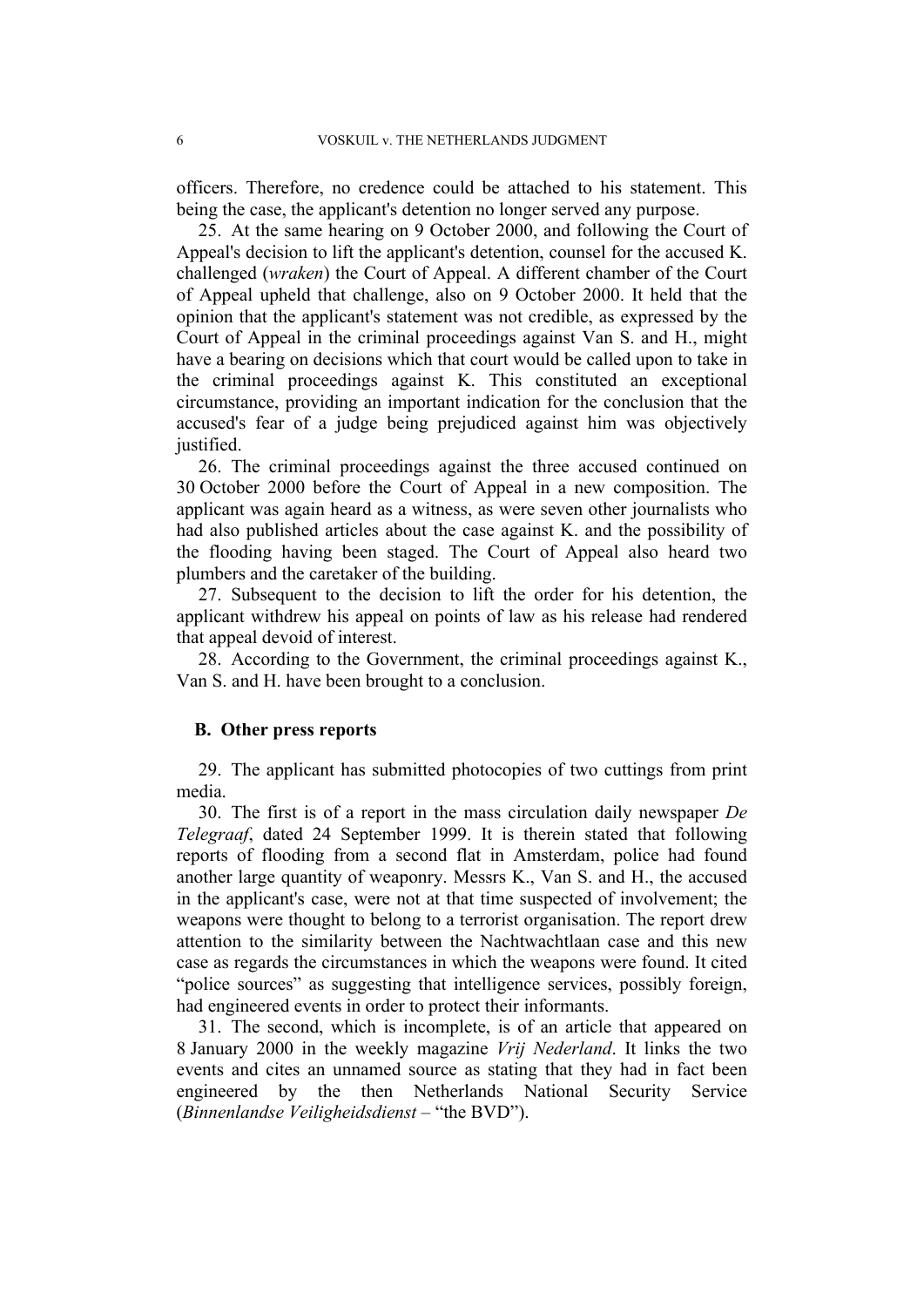32. It appears that the report in *De Telegraaf* and the article in *Vrij Nederland* were both written by journalists other than the applicant.

33. The applicant has also submitted a printout of a page taken from the internet web site of the Amsterdam daily newspaper *Het Parool*, dated 27 September 2000. It quotes the two plumbers who were called in to repair the water leak as dismissing as nonsense all allegations that the damage had been caused deliberately; in actual fact, such leaks were very common in older buildings.

## II. RELEVANT DOMESTIC AND INTERNATIONAL LAW

## **A. The Netherlands Code of Criminal Procedure**

34. Provisions of the Code of Criminal Procedure relevant to the case provide as follows:

#### **Article 218**

"Persons who, by virtue of their position, their profession or their office, are bound to secrecy may ... decline to give evidence or to answer particular questions, but only in relation to matters the knowledge of which is entrusted to them in that capacity."

#### **Article 294**

"1. If during the interrogation the witness refuses, for no lawful reason, to answer the questions put to him or to take the required oath or affirmation, the court shall, if the investigation urgently so requires, order his detention (*gijzeling*).

2. The witness and his counsel shall be heard about the reasons for his refusal before the order is given.

3. The detention order shall be valid for no more thirty days; the court shall at the same time order the time at which the witness is to be presented before it anew. No remedy shall lie against the order.

4. The court shall order the witness released from detention as soon as he has fulfilled his obligations or the investigation at the hearing is closed. It shall however have competence to order the witness released from detention whatever the state of the investigation, including at the request of the witness. Article 223 § 3 shall apply.

5. Articles 224 and 225 shall apply."

35. Articles 223, 224 and 225, which are thus declared applicable to witnesses at the trial hearing, *per se* apply to witnesses heard by an investigating judge.

36. Article 223 § 3 provides, in relevant part, that the detained witness may appeal within three days after the official notification in writing of the decision against any refusal to order his release from detention and may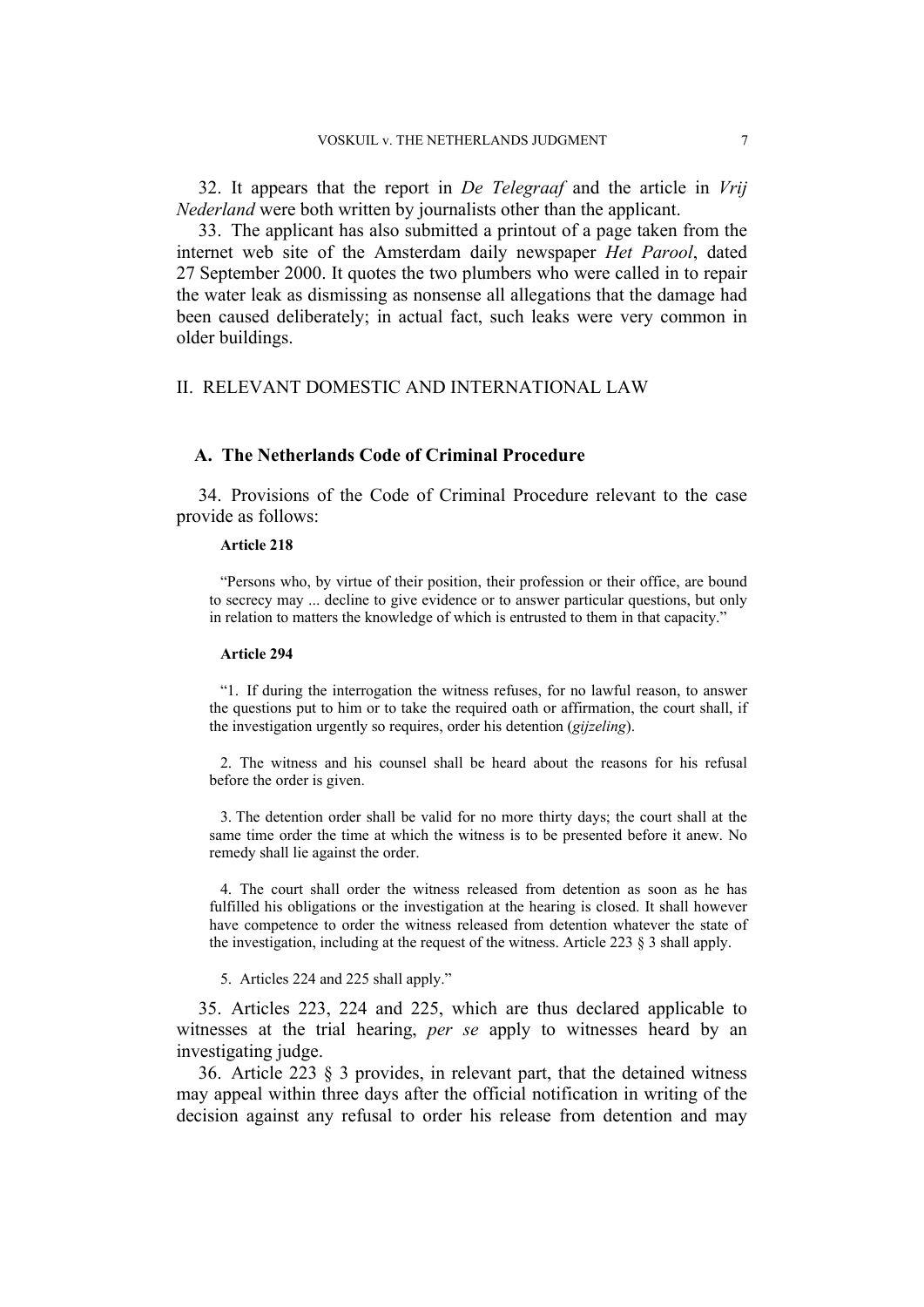appeal on points of law to the Supreme Court against any such refusal given on appeal.

37. Article 224 provides that the witness shall receive notification in writing within twenty-four hours of all decisions to order or extend his detention or to refuse his release from detention.

38. Article 225 provides that the witness shall have the right to consult counsel. His counsel shall have unrestricted access (*vrije toegang*) to him, be allowed to see him in private and exchange confidential correspondence with him, subject to detention rules and provided that the criminal investigation in which his evidence was sought not be delayed. Counsel shall also have access to any official records relating to the questioning of the witness and, if the criminal investigation admits of it, the remainder of the case file.

39. Although these provisions by their wording apply to proceedings at first instance before the Regional Court, by virtue of Article 415 they apply by analogy to appeal proceedings before the Court of Appeal.

# **B. The Guidelines on the position of the press in relation to police action**

40. The Guidelines on the position of the press in relation to police action (*Leidraad over de positie van de pers bij politieoptreden*) were issued by the Minister of Justice (*Minister van Justitie*) on 19 May 1988. At the time of the events complained of, they provided, in relevant part:

"7. Seizure of journalistic material

Journalistic material may be seized in cases described in the Code of Criminal Procedure. Journalists may be faced with seizure in two ways.

A. The police may, on the instructions of a public prosecutor (*officier van justitie*) or an assistant public prosecutor (*hulpofficier van justitie*) or not as the case may be, arrest a journalist on suspicion of a criminal act and seize everything he has with him on the spot.

There must then be a direct connection between a particular criminal act and the journalistic material with which that act has been committed. In this situation, the journalist is arrested like any ordinary citizen.

If a prosecution ensues, it will be for the independent judge eventually to decide what is to be done with any seized – and unpublished – material.

B. Journalistic material may also be seized on the orders of an independent judge (the investigating judge), if such material may – in the judge's opinion – serve to clarify the truth in a preliminary judicial investigation (*gerechtelijk vooronderzoek*).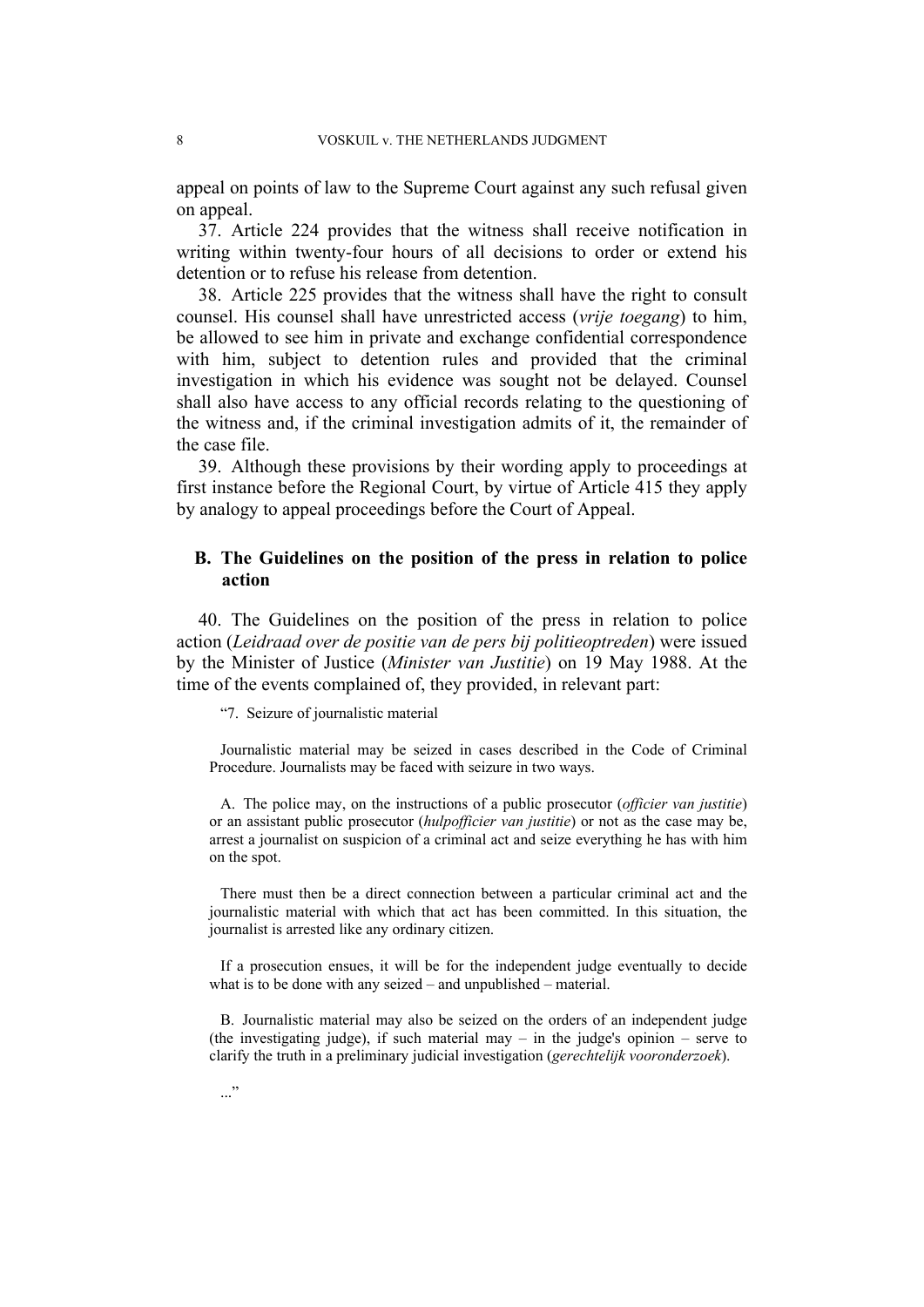41. This section of the Guidelines was replaced with effect from 1 April 2002 by the "Directive on the application of coercive measures to journalists" (*Aanwijzing toepassing dwangmiddelen bij journalisten*), issued by the Board of Procurators General (*College van procureurs-generaal*). This directive makes extensive reference to the Court's case-law. If the protection of a journalist's source is at issue, the use of coercive measures must be in accordance with Article 10 § 2 with due regard to requirements of proportionality and subsidiarity.

## **C. Relevant domestic case-law**

42. In a civil case – brought by persons named in connection with alleged bribery against two journalists who had allegedly made use of information leaked by officials – the Supreme Court, reversing earlier caselaw, held (judgment of 10 May 1996, *Nederlandse Jurisprudentie* (Netherlands Law Reports) 1996, no. 578):

"It follows from the said judgment [i.e. *Goodwin v. the United Kingdom*, judgment of 27 March 1996, *Reports of Judgments and Decisions* 1996-II] that it must be accepted that it follows from Article 10 § 1 of the Convention that in principle a journalist has the right to refuse to answer a question put to him if he were thus to risk disclosing his source, but that the court does not have to honour a claim based on this right when it considers that in the particular circumstances of the case disclosing the source is necessary in a democratic society in pursuit of one or more of the aims referred to in the second paragraph of the said Convention provision, which must be stated and for which, if necessary, a *prima facie* case must be made out by the person who calls the journalist as a witness.

...

It is apparent from the decision of the Court of Appeal and the other documents contained in the case file that the present case is characterised in that, as stated by [the plaintiffs], the 'leaked' information relates to a criminal investigation into alleged bribery of a number of local government officials in the province of Limburg, in that information relating to the supposed involvement of [the plaintiffs] in such cases of bribery has already been made public and that [the plaintiffs] have sued [the newspaper] *De Limburger* for damages which they claim resulted therefrom (...). Accordingly, [the plaintiffs] have claimed no other interest in the disclosure of [the defendants'] sources than that they wish to know who has 'leaked', because they wish eventually to sue the State and the persons concerned themselves for damages and also to obtain an injunction against the persons concerned to restrain them from any further 'leaking'. However, the said judgment of the European Court of Human Rights compels the Supreme Court to find that this interest in itself is insufficient to counterbalance the weighty public interest which belongs to the protection of [the defendants'] sources."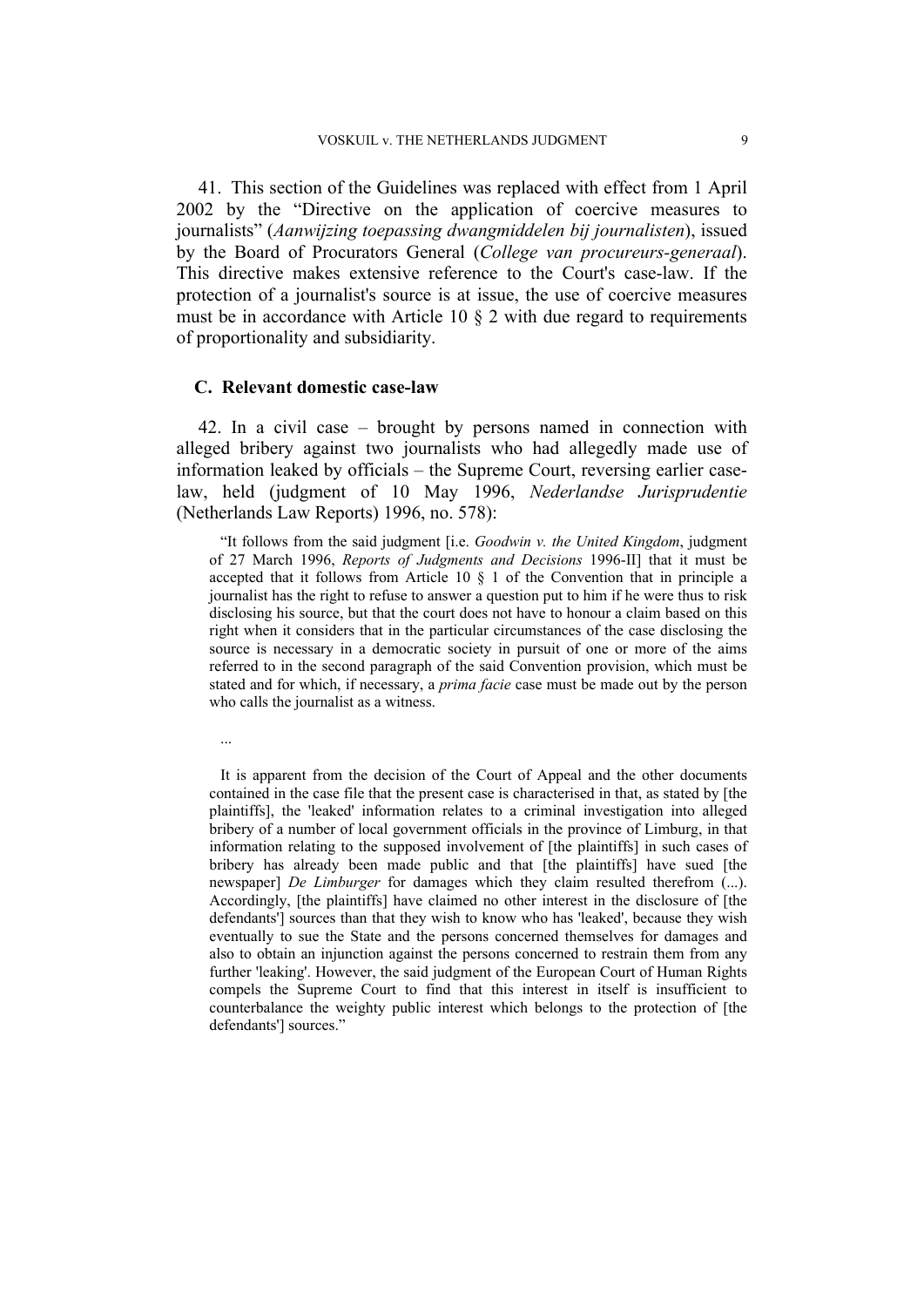# **D. Recommendation No. R(2000) 7 on the right of journalists not to disclose their sources of information**

43. Recommendation No. R(2000) 7 on the right of journalists not to disclose their sources of information was adopted by the Committee of Ministers of the Council of Europe on 8 March 2000. It states, in relevant part:

"[The Committee of Ministers] Recommends to the governments of member States:

1. to implement in their domestic law and practice the principles appended to this recommendation,

2. to disseminate widely this recommendation and its appended principles, where appropriate accompanied by a translation, and

3. to bring them in particular to the attention of public authorities, police authorities and the judiciary as well as to make them available to journalists, the media and their professional organisations.

Appendix to Recommendation No. R (2000) 7

*Principles concerning the right of journalists not to disclose their sources of information*

*Definitions*

For the purposes of this Recommendation:

*a.* the term 'journalist' means any natural or legal person who is regularly or professionally engaged in the collection and dissemination of information to the public via any means of mass communication;

*b*. the term 'information' means any statement of fact, opinion or idea in the form of text, sound and/or picture;

*c*. the term 'source' means any person who provides information to a journalist;

*d*. the term 'information identifying a source' means, as far as this is likely to lead to the identification of a source:

*i.* the name and personal data as well as voice and image of a source, *ii.* the factual circumstances of acquiring information from a source by a journalist, *iii.* the unpublished content of the information provided by a source to a journalist, and

*iv.* personal data of journalists and their employers related to their professional work.

#### *Principle 1 (Right of non-disclosure of journalists)*

Domestic law and practice in member States should provide for explicit and clear protection of the right of journalists not to disclose information identifying a source in accordance with Article 10 of the Convention for the Protection of Human Rights and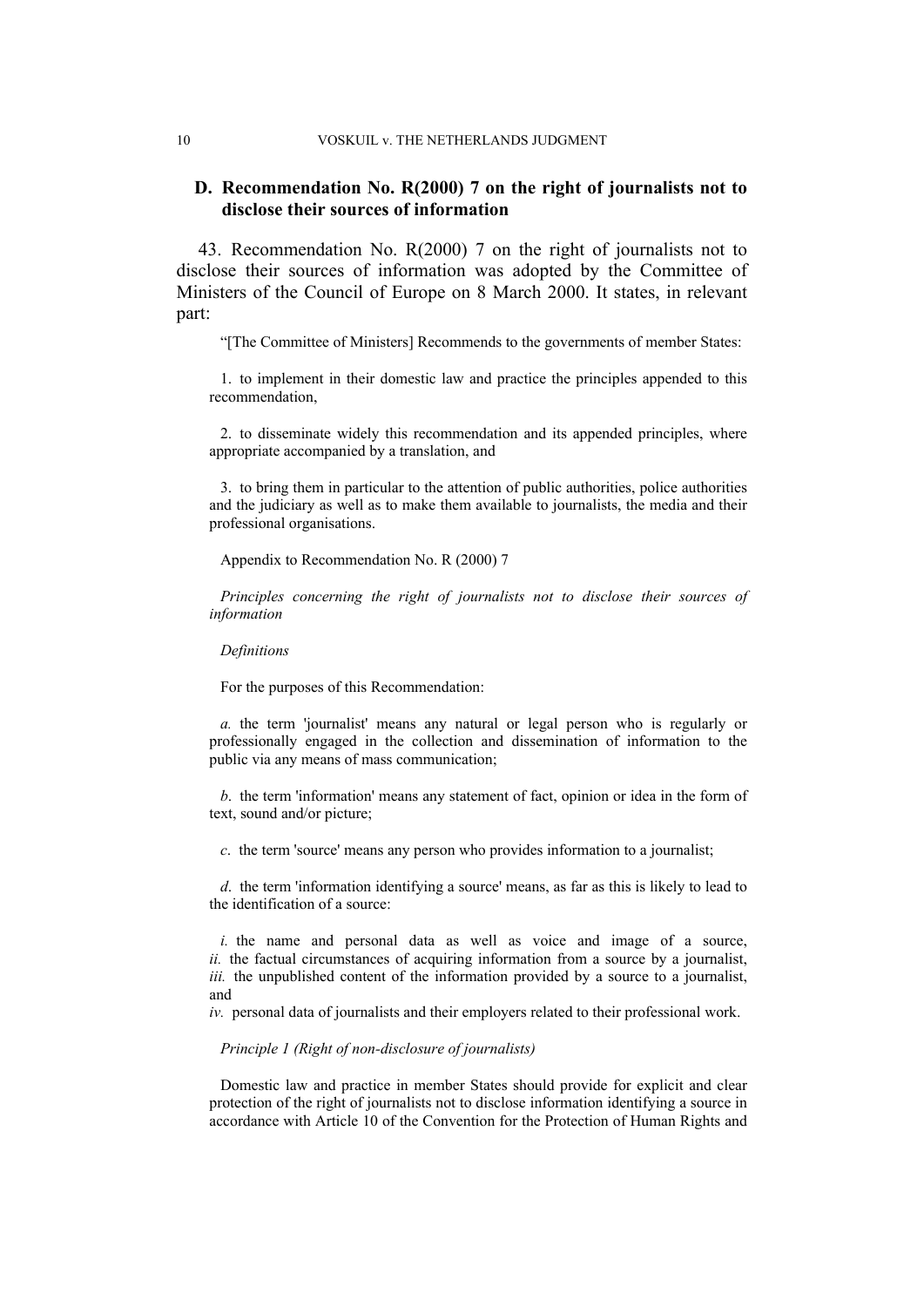Fundamental Freedoms (hereinafter: the Convention) and the principles established herein, which are to be considered as minimum standards for the respect of this right.

#### *Principle 2 (Right of non-disclosure of other persons)*

Other persons who, by their professional relations with journalists, acquire knowledge of information identifying a source through the collection, editorial processing or dissemination of this information, should equally be protected under the principles established herein.

#### *Principle 3 (Limits to the right of non-disclosure)*

*a.* The right of journalists not to disclose information identifying a source must not be subject to other restrictions than those mentioned in Article 10, paragraph 2 of the Convention. In determining whether a legitimate interest in a disclosure falling within the scope of Article 10, paragraph 2 of the Convention outweighs the public interest in not disclosing information identifying a source, competent authorities of member States shall pay particular regard to the importance of the right of non-disclosure and the pre-eminence given to it in the case-law of the European Court of Human Rights, and may only order a disclosure if, subject to paragraph *b*, there exists an overriding requirement in the public interest and if circumstances are of a sufficiently vital and serious nature.

*b.* The disclosure of information identifying a source should not be deemed necessary unless it can be convincingly established that:

*i.* reasonable alternative measures to the disclosure do not exist or have been exhausted by the persons or public authorities that seek the disclosure, and

*ii.* the legitimate interest in the disclosure clearly outweighs the public interest in the non-disclosure, bearing in mind that:

- an overriding requirement of the need for disclosure is proved,
- the circumstances are of a sufficiently vital and serious nature,

- the necessity of the disclosure is identified as responding to a pressing social need, and

- member States enjoy a certain margin of appreciation in assessing this need, but this margin goes hand in hand with the supervision by the European Court of Human Rights.

*c*. The above requirements should be applied at all stages of any proceedings where the right of non-disclosure might be invoked.

#### *Principle 4 (Alternative evidence to journalists' sources)*

In legal proceedings against a journalist on grounds of an alleged infringement of the honour or reputation of a person, authorities should consider, for the purpose of establishing the truth or otherwise of the allegation, all evidence which is available to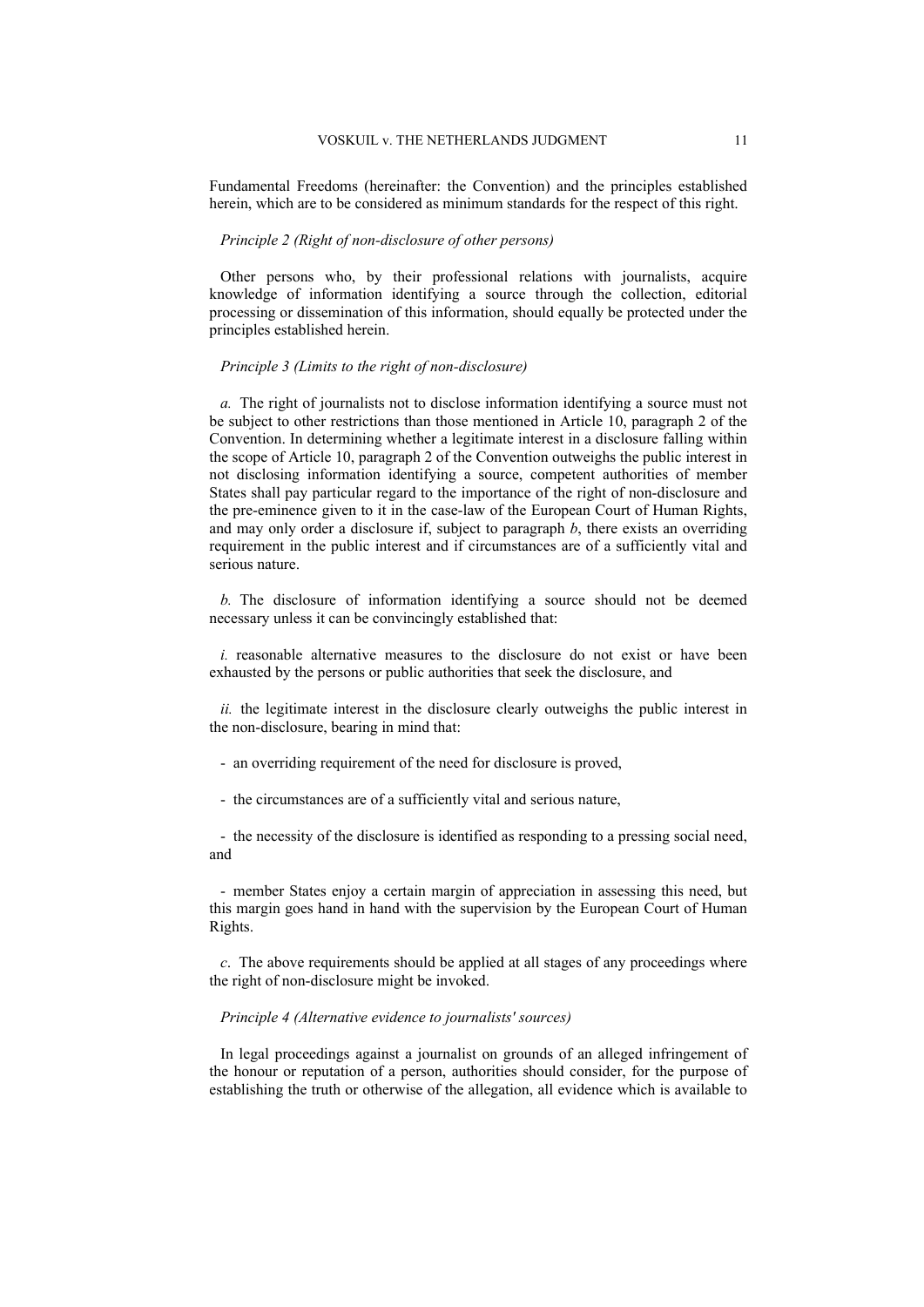them under national procedural law and may not require for that purpose the disclosure of information identifying a source by the journalist.

#### *Principle 5 (Conditions concerning disclosures)*

*a.* The motion or request for initiating any action by competent authorities aimed at the disclosure of information identifying a source should only be introduced by persons or public authorities that have a direct legitimate interest in the disclosure.

*b.* Journalists should be informed by the competent authorities of their right not to disclose information identifying a source as well as of the limits of this right before a disclosure is requested.

*c.* Sanctions against journalists for not disclosing information identifying a source should only be imposed by judicial authorities during court proceedings which allow for a hearing of the journalists concerned in accordance with Article 6 of the Convention.

*d.* Journalists should have the right to have the imposition of a sanction for not disclosing their information identifying a source reviewed by another judicial authority.

*e.* Where journalists respond to a request or order to disclose information identifying a source, the competent authorities should consider applying measures to limit the extent of a disclosure, for example by excluding the public from the disclosure with due respect to Article 6 of the Convention, where relevant, and by themselves respecting the confidentiality of such a disclosure.

*Principle 6 (Interception of communication, surveillance and judicial search and seizure)*

*a.* The following measures should not be applied if their purpose is to circumvent the right of journalists, under the terms of these principles, not to disclose information identifying a source:

*i.* interception orders or actions concerning communication or correspondence of journalists or their employers,

*ii*. surveillance orders or actions concerning journalists, their contacts or their employers, or

*iii.* search or seizure orders or actions concerning the private or business premises, belongings or correspondence of journalists or their employers or personal data related to their professional work.

*b.* Where information identifying a source has been properly obtained by police or judicial authorities by any of the above actions, although this might not have been the purpose of these actions, measures should be taken to prevent the subsequent use of this information as evidence before courts, unless the disclosure would be justified under Principle 3.

*Principle 7 (Protection against self-incrimination)*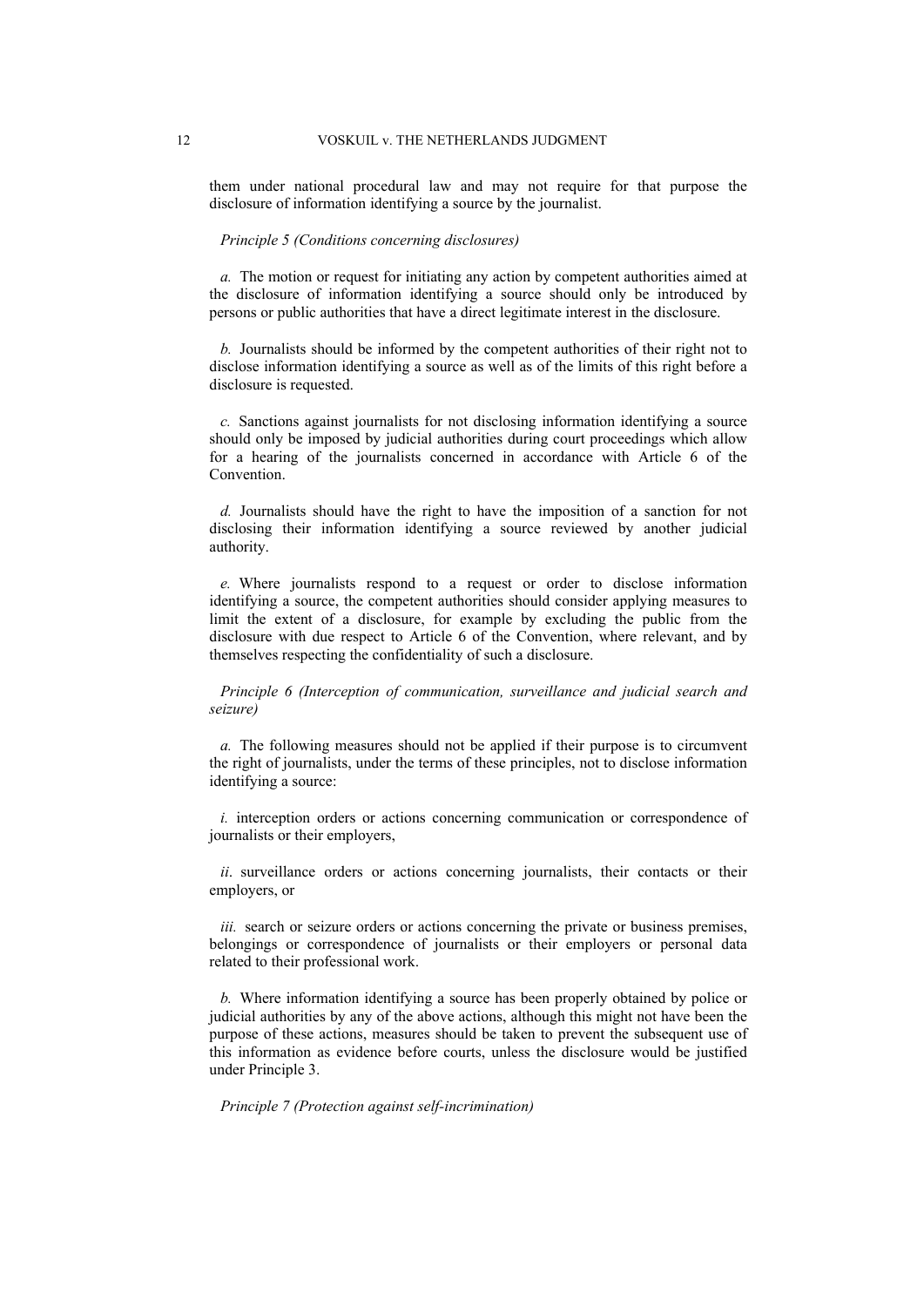The principles established herein shall not in any way limit national laws on the protection against self-incrimination in criminal proceedings, and journalists should, as far as such laws apply, enjoy such protection with regard to the disclosure of information identifying a source."

44. For the precise application of the Recommendation, the explanatory notes clarify the meaning of certain terms. As regards the term "sources" the explanation reads as follows:

"c. Source

17. Any person who provides information to a journalist shall be considered as his or her 'source'. The protection of the relationship between a journalist and a source is the goal of this Recommendation, because of the 'potentially chilling effect' an order of source disclosure has on the exercise of freedom of the media (see, Eur. Court H.R., Goodwin v. the United Kingdom, 27 March 1996, para. 39). Journalists may receive their information from all kinds of sources. Therefore, a wide interpretation of this term is necessary. The actual provision of information to journalists can constitute an action on the side of the source, for example when a source calls or writes to a journalist or sends to him or her recorded information or pictures. Information shall also be regarded as being 'provided' when a source remains passive and consents to the journalist taking the information, such as the filming or recording of information with the consent of the source."

# THE LAW

# I. ALLEGED VIOLATION OF ARTICLE 10 OF THE CONVENTION

45. The applicant complained of the denial of his right as a journalist not to disclose his source of information and the order to detain him in order to compel him to do so. He relied on Article 10 of the Convention, which reads as follows:

"1. Everyone has the right to freedom of expression. This right shall include freedom to hold opinions and to receive and impart information and ideas without interference by public authority and regardless of frontiers. This Article shall not prevent States from requiring the licensing of broadcasting, television or cinema enterprises.

2. The exercise of these freedoms, since it carries with it duties and responsibilities, may be subject to such formalities, conditions, restrictions or penalties as are prescribed by law and are necessary in a democratic society, in the interests of national security, territorial integrity or public safety, for the prevention of disorder or crime, for the protection of health or morals, for the protection of the reputation or rights of others, for preventing the disclosure of information received in confidence, or for maintaining the authority and impartiality of the judiciary."

46. The Government denied that there had been any such violation.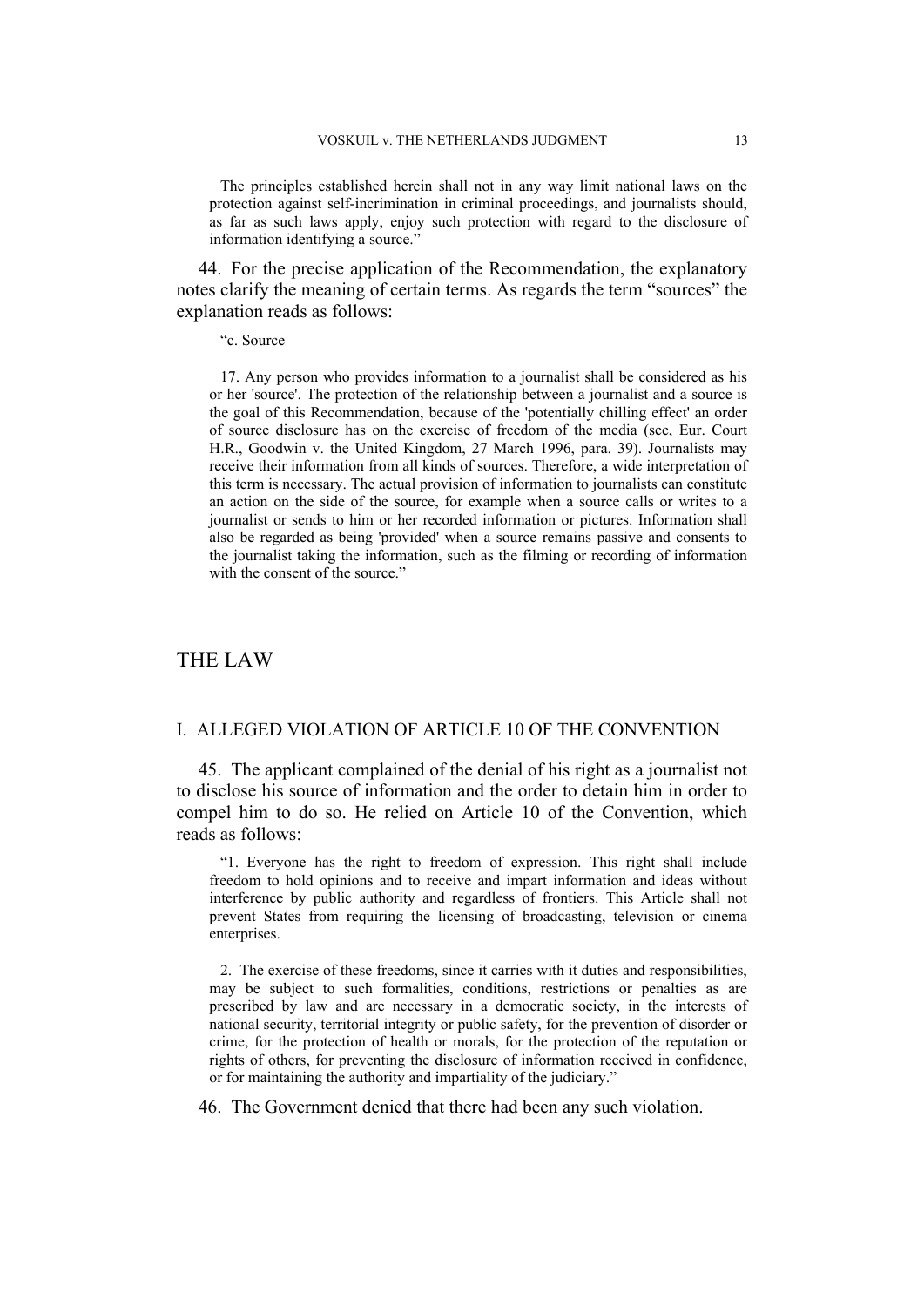## **A. Admissibility**

47. The Government initially objected *in limine* that since the applicant had failed to pursue his appeal on points of law to a conclusion (see paragraph 27 above) it followed that he had not exhausted the domestic remedies available. However, by a letter of 2 March 2006 they withdrew that objection on the ground that the Supreme Court would have dismissed the appeal as inadmissible given that the applicant had already been released.

48. The Court notes that the applicant's complaint under Article 10 is not manifestly ill-founded within the meaning of Article 35 § 3 of the Convention. It further notes that it is not inadmissible on any other grounds. It must therefore be declared admissible.

# **B. Merits**

# *1. Whether there has been an "interference" with the applicant's rights under Article 10 of the Convention*

49. Both parties agreed that there had been an interference with the applicant's rights under Article 10 of the Convention. Indeed it is clear that the applicant was subjected to "formalities, conditions, restrictions or penalties" in that his refusal to name his source led the Court of Appeal to order his detention in an attempt to compel him to speak.

# *2. Whether the interference was "prescribed by law"*

50. The Government argued that the applicant's detention had a statutory basis in the form of Article 294 of the Code of Criminal Procedure as clarified by the case-law of the Supreme Court. Moreover, procedural safeguards were sufficient.

51. The applicant disagreed: in his view the Court of Appeal had failed to establish any real need for his detention, let alone an "urgent" need, even though Article 294 § 1 made urgency a precondition for any decision to detain a witness on grounds of refusing to give evidence.

52. The Court considers that the applicant's argument does not concern the lawfulness of the interference so much as the question of its "necessity in a democratic society". It is more appropriately considered under that head.

53. The Court further notes that the applicant's detention was ordered on the basis of Article 294 § 1 of the Code of Criminal Procedure. For the purposes of Article 10 of the Convention, the Court finds that the basis in domestic law for the applicant's detention was adequate.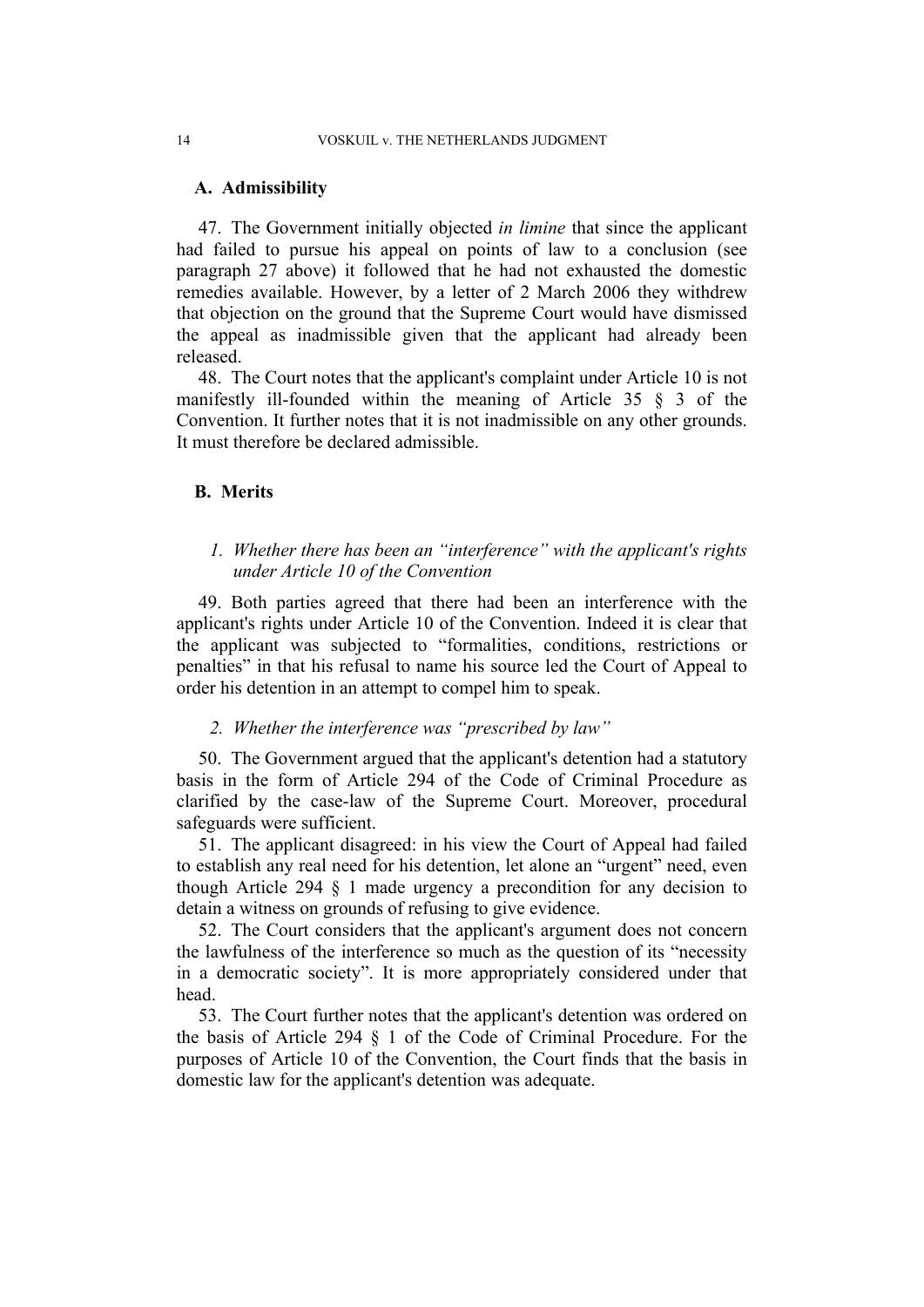#### VOSKUIL v. THE NETHERLANDS JUDGMENT 15

## *3. Whether the interference pursued a "legitimate aim"*

54. The Government stated that the interference was intended for "the protection of the reputation or rights of others", namely the integrity of the judiciary and the Amsterdam police. They also referred to legitimate purposes such as "public safety" and "the prevention of disorder or crime".

55. The applicant argued that in the circumstances of his case, the integrity of the judiciary and the Amsterdam police required him to expose abuses of official authority while keeping the identity of his source a secret. Moreover, he had been called as a witness in criminal proceedings at the request of the defence; the integrity of the judiciary or the police had not in themselves been at issue in the proceedings.

56. The Court is satisfied that the interference was intended at any rate to further the prevention of crime.

# *4. Whether the interference was "necessary in a democratic society"*

57. The Government referred to the exception mentioned in principle 3 of Committee of Ministers Recommendation No. R(2000) 7 on the right of journalists not to disclose their sources of information (see paragraph 43 above) and argued that it applied. In particular, they submitted that the requirements of subsidiarity and proportionality therein contained had been met.

58. Firstly, as to subsidiarity, they stated that no reasonable alternative means to obtain disclosure of the information concerned was available to them. There had been an investigation by the judicial authorities in the wake of allegations of police misconduct made by the defence in Mr K.'s case long before the applicant had been ordered detained. This, however, had not provided any information. When the applicant was ordered detained, an investigation into the conduct of police officers involved in the investigations against Mr K. was launched as a precautionary measure. This had not yielded any information either, as was only to be expected: the applicant's informant – if there ever was an informant – had necessarily been a police officer who could expect to face "grave repercussions" for having made such serious allegations in an important criminal investigation. Any further investigations by the State Criminal Investigation Department (*Rijksrecherche*), the official body created to investigate alleged cases of police wrongdoing, would have held up the trial of Mr K. unacceptably.

59. Secondly, as to proportionality, the applicant's statements had a direct bearing on the integrity of the police and the judiciary in the Amsterdam region. If the applicant's published allegations were correct, the effect on the rule of law in the Netherlands would be catastrophic. Moreover, the applicants' allegations had a direct impact on the conviction of the accused, who had been sentenced to long terms of imprisonment and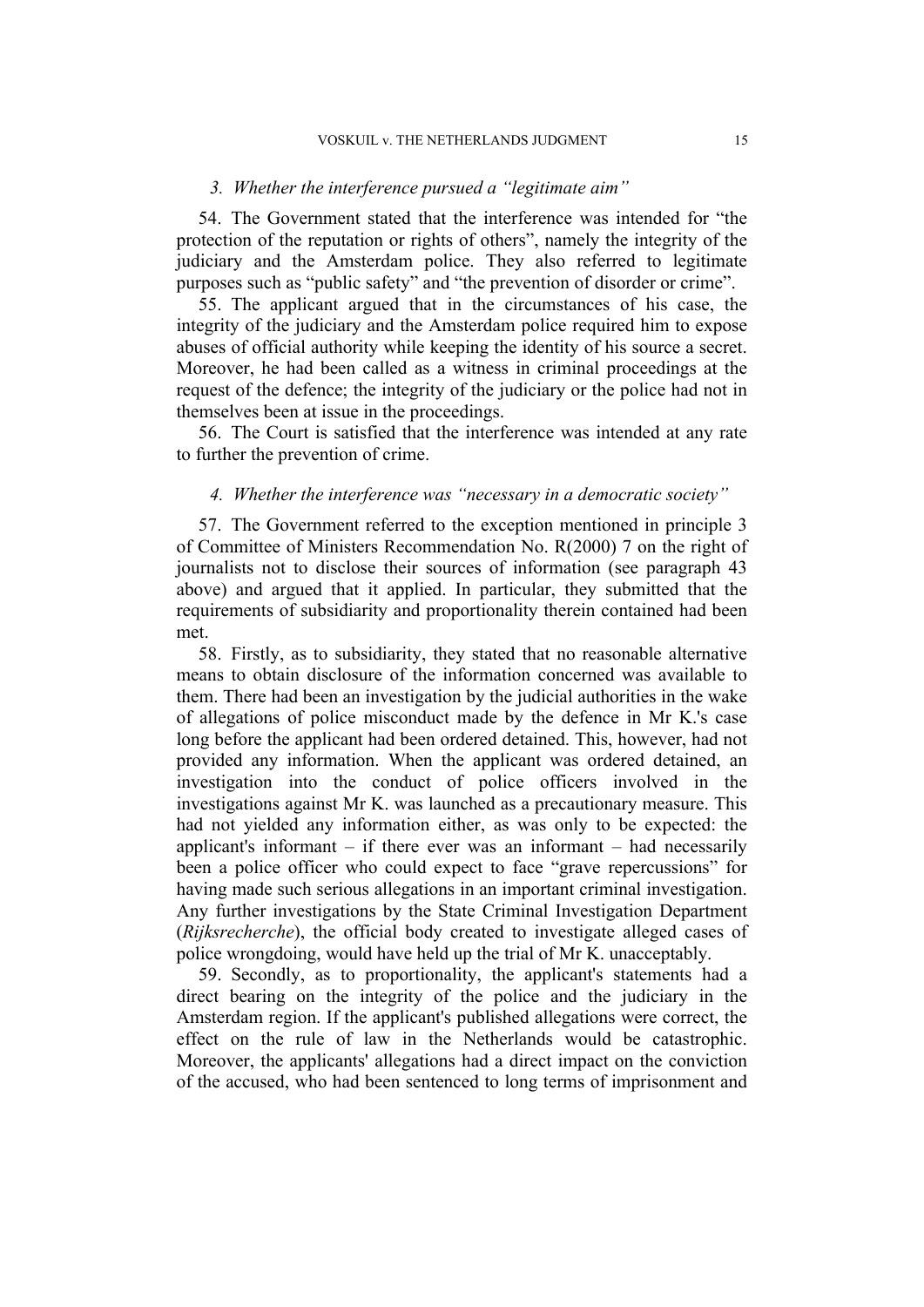who had an interest in obtaining an enquiry into the alleged unfairness of the investigation against them.

60. Thirdly and finally, the applicant had been kept detained for no longer than 17 days and had been released as soon as the court no longer considered his detention needful.

61. The applicant disagreed. He contended that the Amsterdam Court of Appeal had failed to balance his Article 10 rights against any interest, whether the rights of the defence or any other. In addition, arms trafficking was not among the crimes listed in the Committee of Ministers Recommendation as serious enough to justify compelling a journalist to disclose his source. At all events, the weapons found in the Nachtwachtlaan building had been seized as soon as they had been found and had therefore posed no danger to the public by the time of the events complained of.

62. In the second place, the requirement of subsidiarity had not been met. Of the fourteen witnesses called by the defence, only three (including himself) had been summonsed at that time; the Court of Appeal had refused to summons the other eleven. Moreover, although a second investigation had been held as the Government stated, this had been done only after the applicant had been ordered detained. Similarly, only after the applicant had been detained did the Court of Appeal hear other journalists who had reported on the flooding matter. Finally, the Government's admission that an investigation by the State Criminal Investigation Department had been considered but decided against for reasons of expediency showed that that possibility had in fact existed.

63. The Court has stated the principles generally applicable as follows (see, among many other authorities, *Cumpǎnǎ and Mazǎre v. Romania* [GC], no. 33348/96, §§ 88-91, ECHR 2004-XI, case-law references omitted):

"88. The test of 'necessity in a democratic society' requires the Court to determine whether the interference complained of corresponded to a 'pressing social need'. The Contracting States have a certain margin of appreciation in assessing whether such a need exists, but it goes hand in hand with European supervision, embracing both the legislation and the decisions applying it, even those delivered by an independent court. The Court is therefore empowered to give the final ruling on whether a 'restriction' is reconcilable with freedom of expression as protected by Article 10 (...).

89. The Court's task in exercising its supervisory function is not to take the place of the competent domestic courts but rather to review under Article 10 the decisions they have taken pursuant to their power of appreciation (...). This does not mean that the supervision is limited to ascertaining whether the respondent State exercised its discretion reasonably, carefully or in good faith; what the Court has to do is to look at the interference complained of in the light of the case as a whole, including the content of the comments held against the applicants and the context in which they made them  $(\dots)$ .

90. In particular, the Court must determine whether the reasons adduced by the national authorities to justify the interference were 'relevant and sufficient' and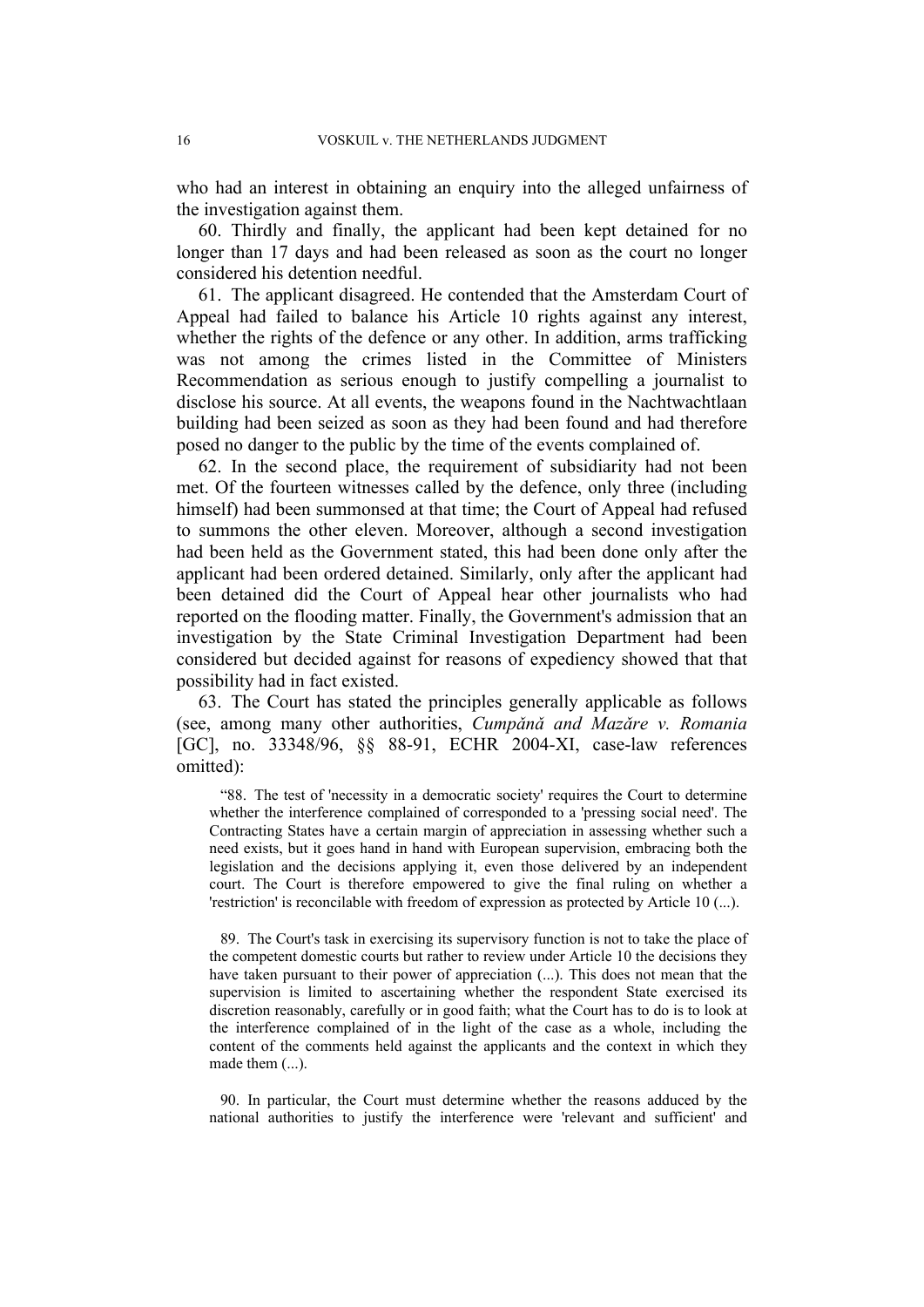whether the measure taken was 'proportionate to the legitimate aims pursued' (...). In doing so, the Court has to satisfy itself that the national authorities, basing themselves on an acceptable assessment of the relevant facts, applied standards which were in conformity with the principles embodied in Article 10 (...)."

64. Since 1985 the Court has frequently made mention of the task of the press as purveyor of information and "public watchdog" (see, among many other authorities, *Barthold v. Germany*, judgment of 25 March 1985, Series A no. 90, p. 26, § 58; *Lingens v. Austria*, judgment of 8 July 1986, Series A no. 103, p. 27, § 44; *Thorgeir Thorgeirson v. Iceland*, judgment of 25 June 1992, Series A no. 239, p. 27, § 63; more recently, *Cumpǎnǎ and Mazǎre*, cited above, § 93).

65. Protection of journalistic sources is one of the basic conditions for press freedom, as is recognised and reflected in various international instruments including the Committee of Ministers Recommendation quoted in paragraph 43 above. Without such protection, sources may be deterred from assisting the press in informing the public on matters of public interest. As a result the vital public-watchdog role of the press may be undermined and the ability of the press to provide accurate and reliable information may be adversely affected. Having regard to the importance of the protection of journalistic sources for press freedom in a democratic society and the potentially chilling effect an order of source disclosure has on the exercise of that freedom, such a measure cannot be compatible with Article 10 of the Convention unless it is justified by an overriding requirement in the public interest (see *Goodwin v. the United Kingdom*, judgment of 27 March 1996, *Reports of Judgments and Decisions* 1996-II, p. 500, § 39; more recently and *mutatis mutandis*, *Roemen and Schmit v. Luxembourg*, no. 51772/99, § 46, ECHR 2003-IV).

66. As the Court understands the Government's argument, the applicant was required to identify his source for two reasons: firstly, to guard the integrity of the Amsterdam police; and secondly, to secure a fair trial for the accused.

67. The Court sees no need on this occasion to consider whether under any conditions a Contracting Party's duty to provide a fair trial may justify compelling a journalist to disclose his source. Whatever the potential significance in the criminal proceedings of the information which the Court of Appeal tried to obtain from the applicant**,** the Court of Appeal was not prevented from considering the merits of the charges against the three accused; it was apparently able to substitute the evidence of other witnesses for that which it had attempted to extract from the applicant (see paragraph 26 above). That being so, this reason given for the interference complained of lacks relevance.

68. That leaves the Court to consider the other interest relied on by the Government, which was to identify the applicant's source for their own purposes.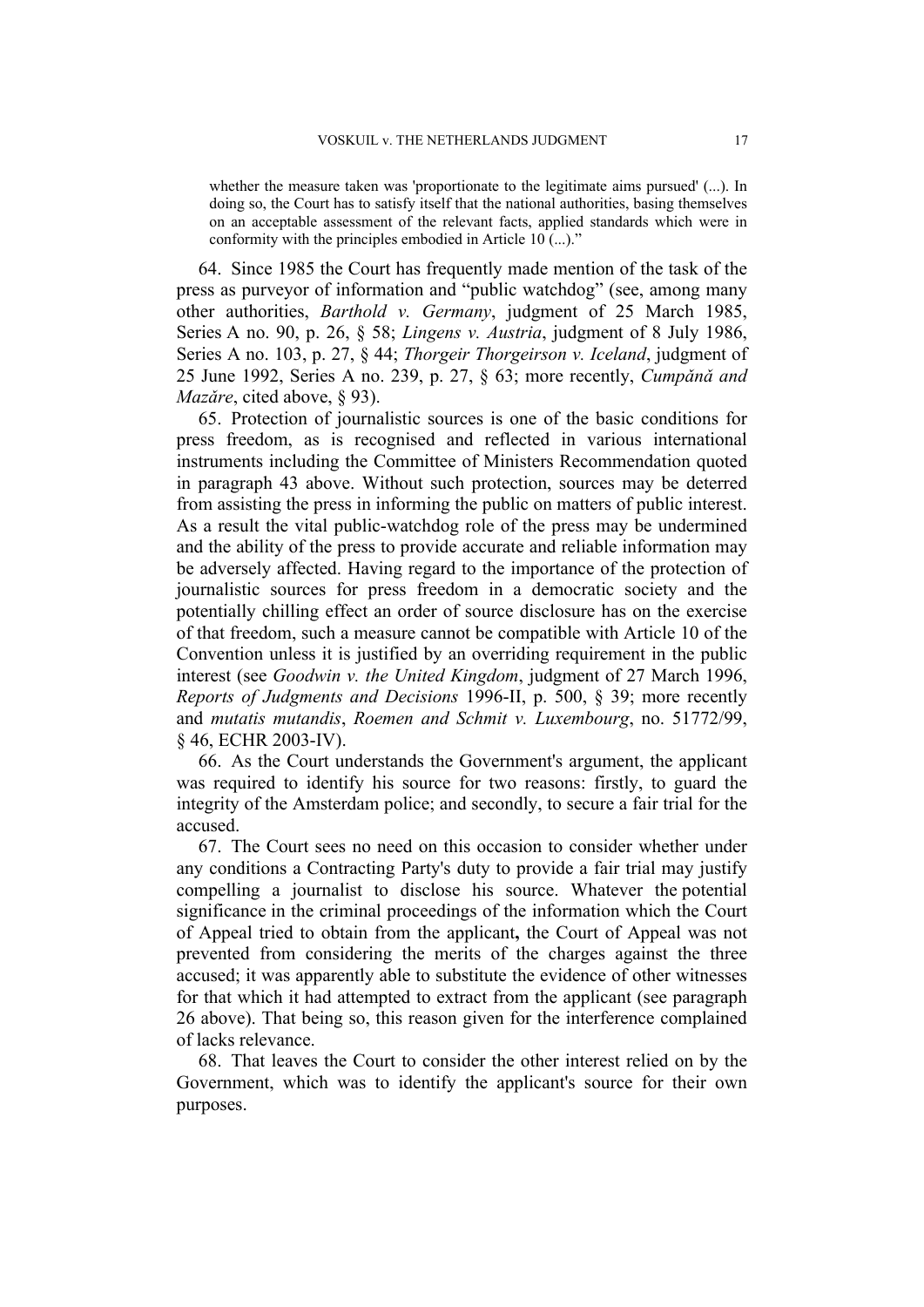69. The Court is not in a position to establish whether or not there was any truth in the allegations published by the applicant. It notes that both the Advocate General and the Court of Appeal took them seriously enough for the applicant's detention to be ordered for more than two weeks, and that similar allegations were aired in print media other than the newspaper *Sp!ts*, but that the Court of Appeal eventually dismissed the report published by the applicant as implausible.

70. On the one hand the Court understands the Government's concern about the possible effects of any suggestion of foul play on the part of public authority, especially if it is false. On the other hand, however, it takes the view that in a democratic state governed by the rule of law the use of improper methods by public authority is precisely the kind of issue about which the public have the right to be informed (compare, for example, *Thorgeir Thorgeirson*, cited above, p. 28, § 67, and *Cumpǎnǎ and Mazǎre*, cited above, § 95). It is in this light that the Court views the Government's admission (apparently contradicting the Advocate General – see paragraph 10 above) that the applicant's source faced "grave repercussions" if exposed.

71. Whatever the consequences might have been for the source, the Court is struck by the lengths to which the Netherlands authorities were prepared to go to learn his or her identity. Such far-reaching measures cannot but discourage persons who have true and accurate information relating to wrongdoing of the kind here at issue from coming forward and sharing their knowledge with the press in future cases.

72. The Court finds that the facts to be considered tip the balance of competing interests in favour of the interest of democratic society in securing a free press. On the facts of the present case, the Court does not find that the Government's interest in knowing the identity of the applicant's source was sufficient to override the applicant's interest in concealing it (compare *Goodwin*, cited above, p. 502, § 45).

73. This finding dispenses the Court from considering the Government's remaining argument, namely that the length of the applicant's detention was not disproportionate when viewed in relation to the interests involved.

74. In conclusion, there has been a violation of Article 10 of the **Convention** 

# II. ALLEGED VIOLATION OF ARTICLE 5 § 1 OF THE CONVENTION

75. The applicant complained that, contrary to domestic law, he had not been provided with a copy of the order for his detention in writing within twenty-four hours; he also complained that the written copy, when he eventually received it, contained no reasoning. He relied on Article 5 § 1 of the Convention, which, in relevant part, reads as follows: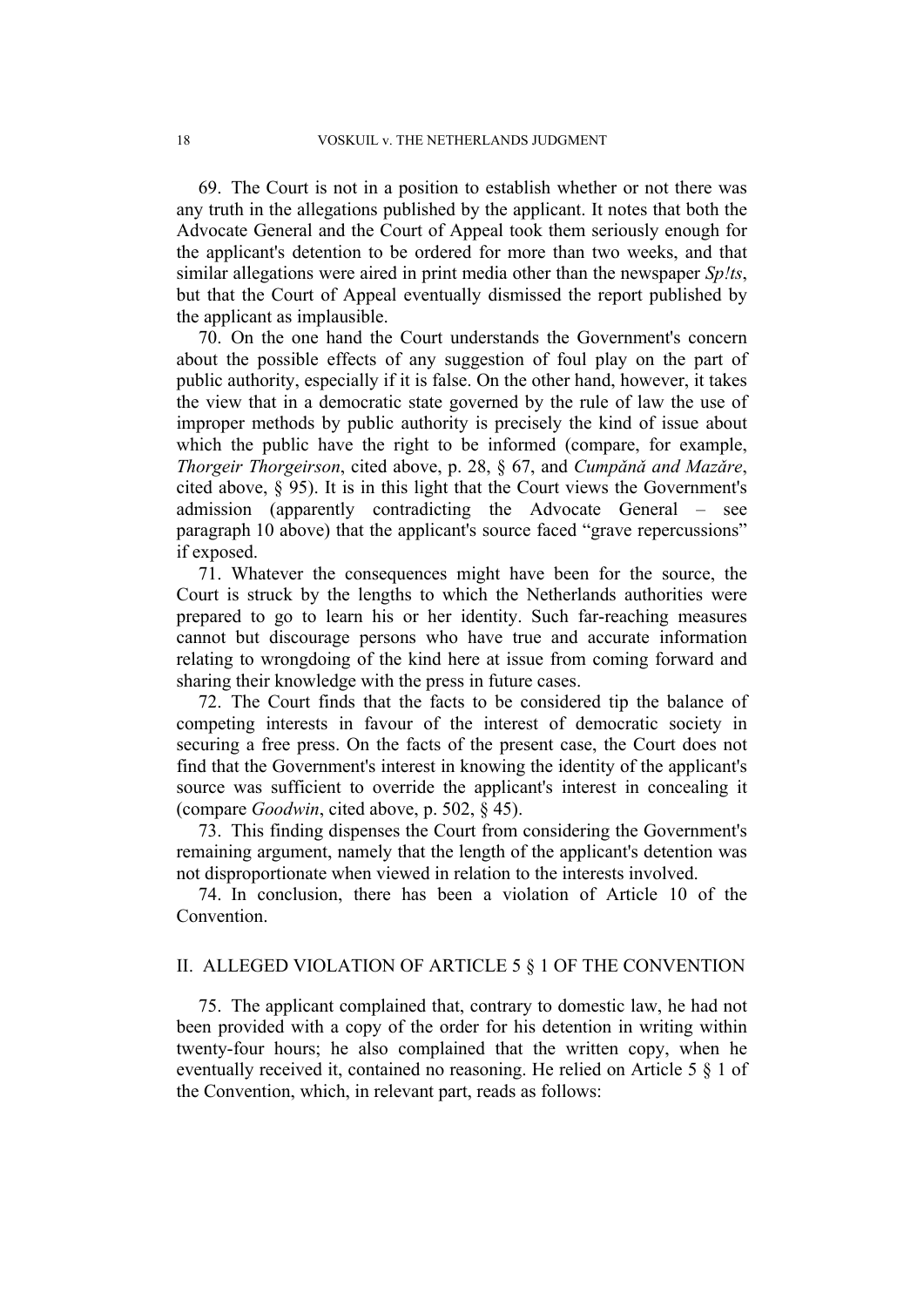"1. Everyone has the right to liberty and security of person. No one shall be deprived of his liberty save ... in accordance with a procedure prescribed by law ..."

76. The Government denied that the applicant had been a victim of the violation alleged.

### **A. Admissibility**

# *1. The Government's preliminary objection*

77. The Government took the view that the applicant had suffered no actual adverse consequences as a result of the facts complained of. There was, after all, no doubt that the applicant was aware of the sanction taken against him and the reasons for it: the Court of Appeal had explained the reasons for the order in question orally to the applicant in person. It followed that the applicant could not claim to be a "victim" within the meaning of Article 34 of the Convention.

78. The applicant repeated that he had not been given a reasoned detention order within twenty-four hours as required by domestic law.

79. As the Court has held many times, the existence of a violation is conceivable even in the absence of prejudice or damage; the question whether an applicant has actually been placed in an unfavourable position is not a matter for Article 34 of the Convention and the issue of damage becomes relevant only in the context of Article 41 (see, among many other authorities, *Marckx v. Belgium*, 13 June 1979, Series A no. 31, p. 13, § 27; as a recent example, *The Moscow Branch of the Salvation Army v. Russia*, no. 72881/01, § 65, ECHR 2006-...). Absent any measure favourable to the applicant, let alone any acknowledgement of a violation by the domestic authorities (see, among many other authorities, *Ždanoka v. Latvia* [GC], no. 58278/00, § 69, ECHR 2006-...), the Court sees no reason to come to any different decision in the present case. The Government's preliminary objection must therefore be dismissed.

## *2. Conclusion as to admissibility*

80. The Court notes that this complaint is not manifestly ill-founded within the meaning of Article 35  $\S$  3 of the Convention. It further notes that it is not inadmissible on any other grounds. It must therefore be declared admissible.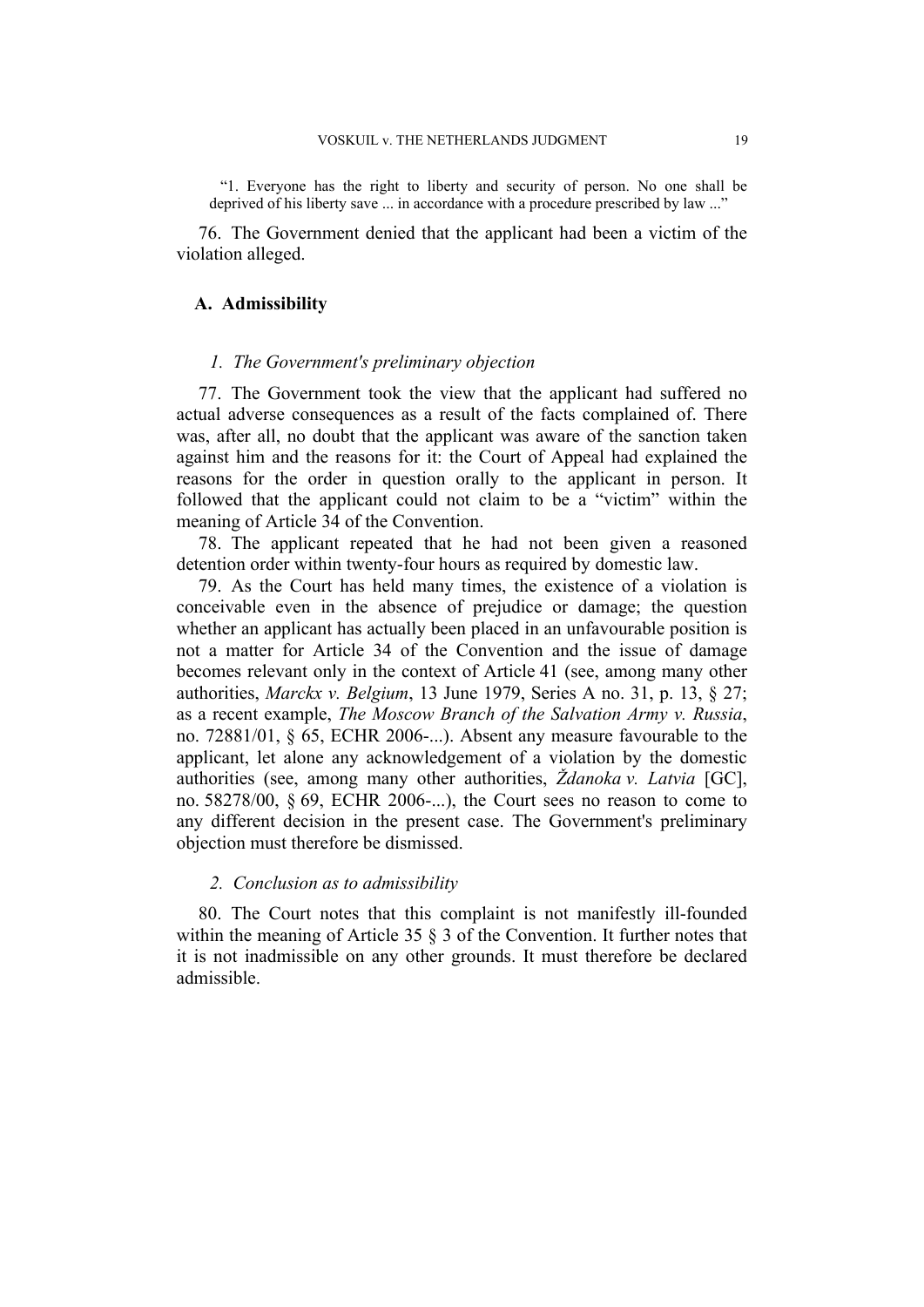# **B. Merits**

81. The Government did not attempt to argue that domestic law had been complied with.

82. As the Court has held many times, on the question whether detention is "lawful", including whether it complies with "a procedure prescribed by law" the Convention refers back essentially to national law and lays down the obligation to conform to the substantive and procedural rules thereof (see, among many other authorities, *Wassink v. the Netherlands*, judgment of 27 September 1990, Series A no. 185-A, p. 11, § 24; *Öcalan v. Turkey* [GC], no. 46221/99, § 83, 12 May 2005; and *Nakach v. the Netherlands*, no. 5379/02, § 37, 30 June 2005).

83. The Court observes that, although the decision ordering the applicant detained on the ground of refusing to give evidence was not required to be reasoned as the applicant suggested, domestic law did provide for notification in writing of the detention order within twenty-four hours (Article 224 of the Code of Criminal Procedure – see paragraph 37 above). The Government do not deny that the applicant was only provided with a written copy of the order some three days later. The Court therefore finds that the procedure prescribed by law has not been followed. There has accordingly been a violation of Article 5 § 1 of the Convention.

## III. ALLEGED VIOLATION OF ARTICLE 6 OF THE CONVENTION

84. The applicant raised under Article 6 of the Convention the same complaints as he had made under Article 5. Article 6, in relevant part, provides as follows:

"In the determination of his civil rights and obligations or of any criminal charge against him, everyone is entitled to a fair ... hearing ... by [a] ... tribunal..."

85. The Government did not comment.

86. The Court observes that the duty to give evidence in criminal proceedings is ordinarily a normal civic duty in a democratic society governed by the rule of law. An order to give evidence does not involve the determination of the witness's "civil rights and obligations" (see *British Broadcasting Corporation v. the United Kingdom*, no. 25798/94, Commission decision of 18 January 1996); nor does it involve the determination of a "criminal charge" against the witness. This complaint is therefore incompatible *ratione materiae* with Article 6 of the Convention within the meaning of Article 35 § 3 and must be declared inadmissible in accordance with Article 35 § 4.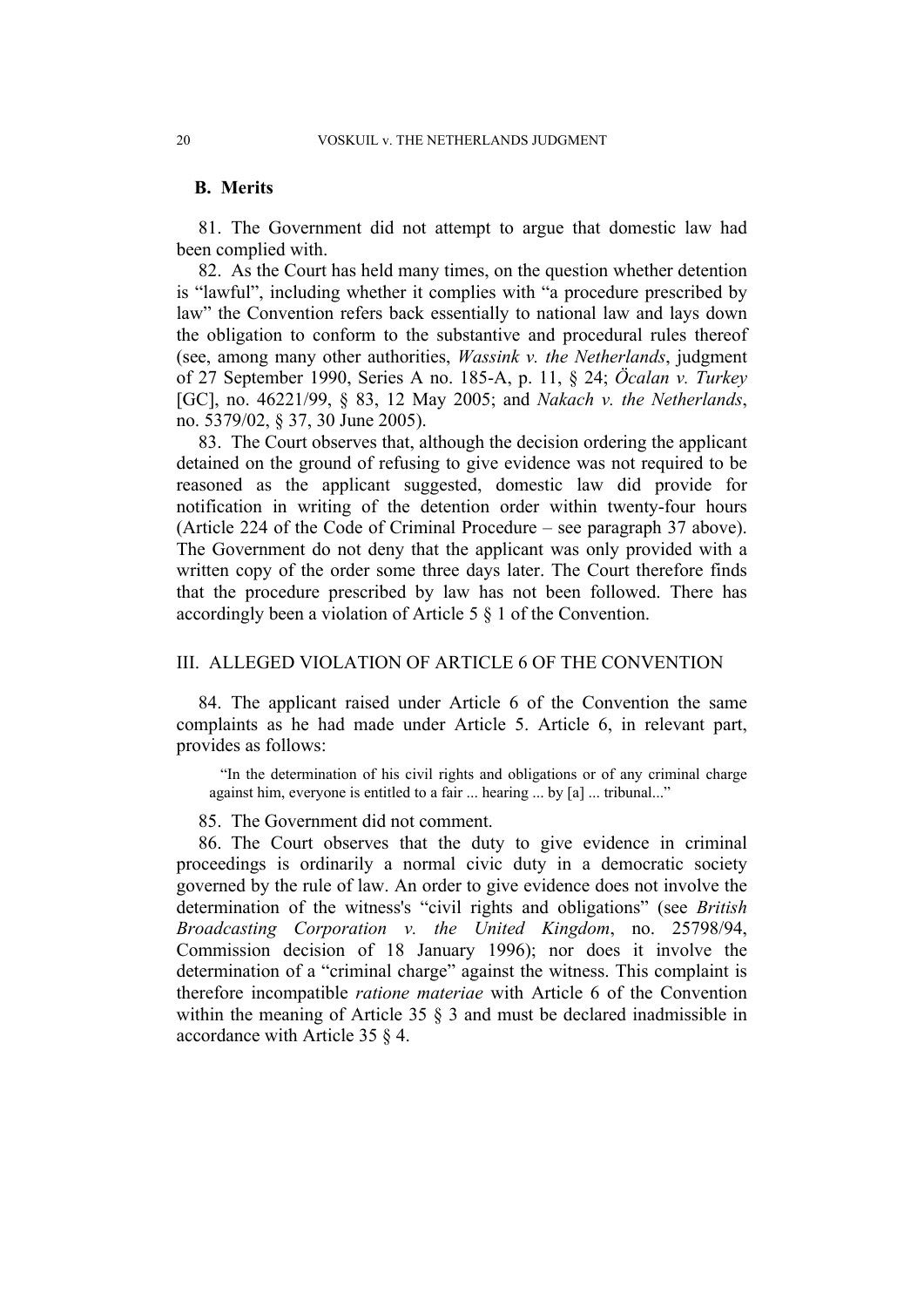# IV. APPLICATION OF ARTICLE 41 OF THE CONVENTION

87. Article 41 of the Convention provides:

"If the Court finds that there has been a violation of the Convention or the Protocols thereto, and if the internal law of the High Contracting Party concerned allows only partial reparation to be made, the Court shall, if necessary, afford just satisfaction to the injured party."

88. The applicant submitted no claim for damages.

89. He claimed EUR 23,104.77 including value-added tax for the costs and expenses incurred before the Court.

90. The Government considered these claims excessive.

91. According to the Court's case-law, costs and expenses are recoverable under Article 41 provided that they were incurred by the injured party in order to seek, through the domestic legal order, prevention or rectification of a violation, to have the same established by the Court or to obtain redress therefor. Furthermore, it has to be established that the costs and expenses were actually incurred, were necessarily incurred and were also reasonable as to quantum (see, among many other authorities, *Dudgeon v. the United Kingdom (former Article 50)*, judgment of 24 February 1983, Series A no. 59, p. 9, § 20).

92. The invoices for the applicant's representation have been made out to *Telegraaf Media Groep N.V.*, the proprietor of the newspaper *Sp!ts*. It has not been shown that the applicant is himself liable for any costs. That being so the Court rejects his claims (see *Dudgeon (former Article 50)*, cited above, p. 10, § 22).

# FOR THESE REASONS, THE COURT UNANIMOUSLY

- 1. *Declares admissible* the applicant's complaints under Articles 10 and 5 § 1 of the Convention;
- 2. *Declares* the remainder of the application *inadmissible*;
- 3. *Holds* that there has been a violation of Article 10 of the Convention;
- 4. *Holds* that there has been a violation of Article 5 § 1 of the Convention;
- 5. *Dismisses* the applicant's claim for just satisfaction.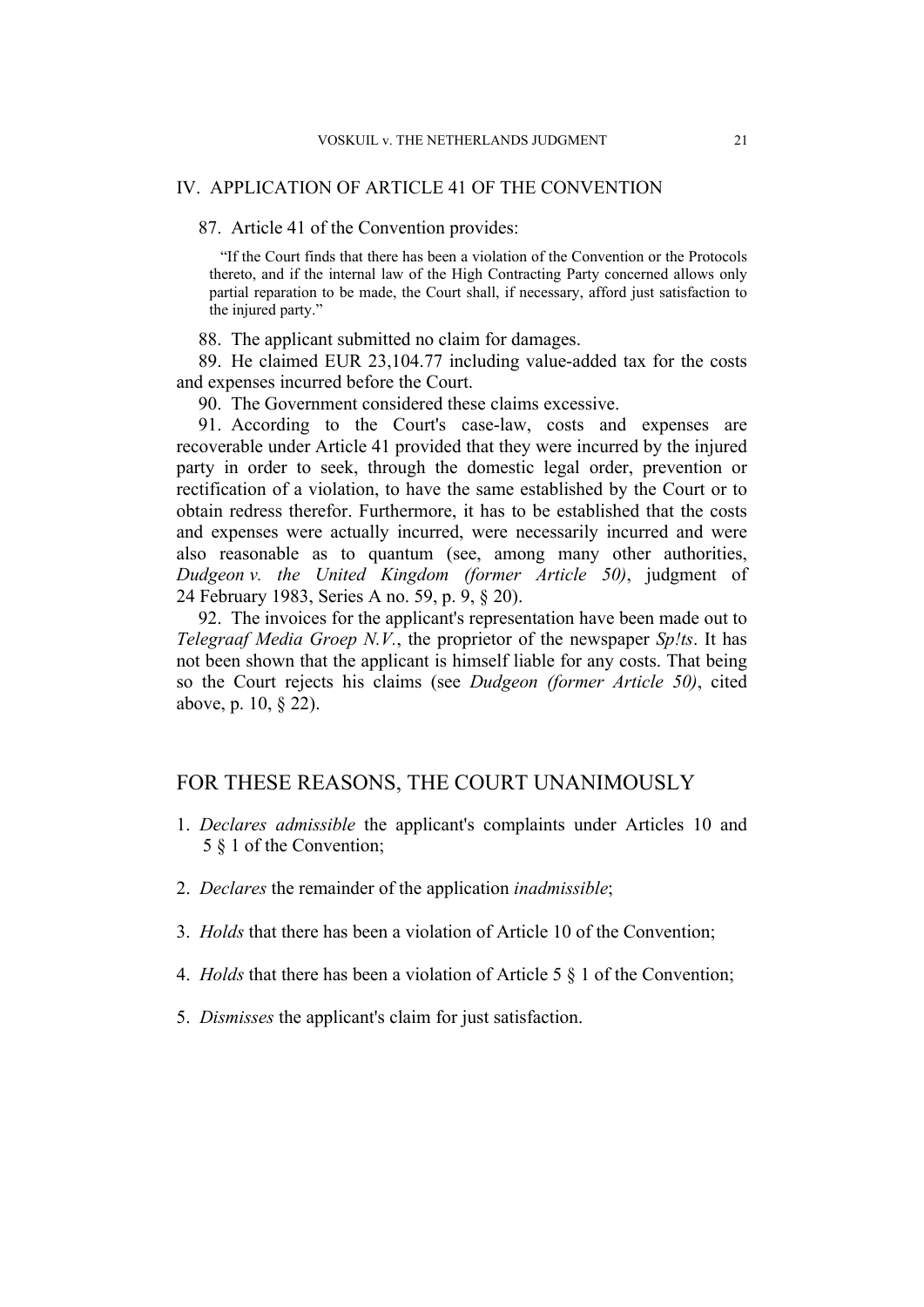Done in English, and notified in writing on 22 November 2007, pursuant to Rule 77 §§ 2 and 3 of the Rules of Court.

Santiago QUESADA Boštjan M. ZUPANČIČ Registrar President

In accordance with Article 45 § 2 of the Convention and Rule 74 § 2 of the Rules of Court, the following concurring opinion of Mrs Thomassen is annexed to this judgment.

> B.M.Z. S.Q.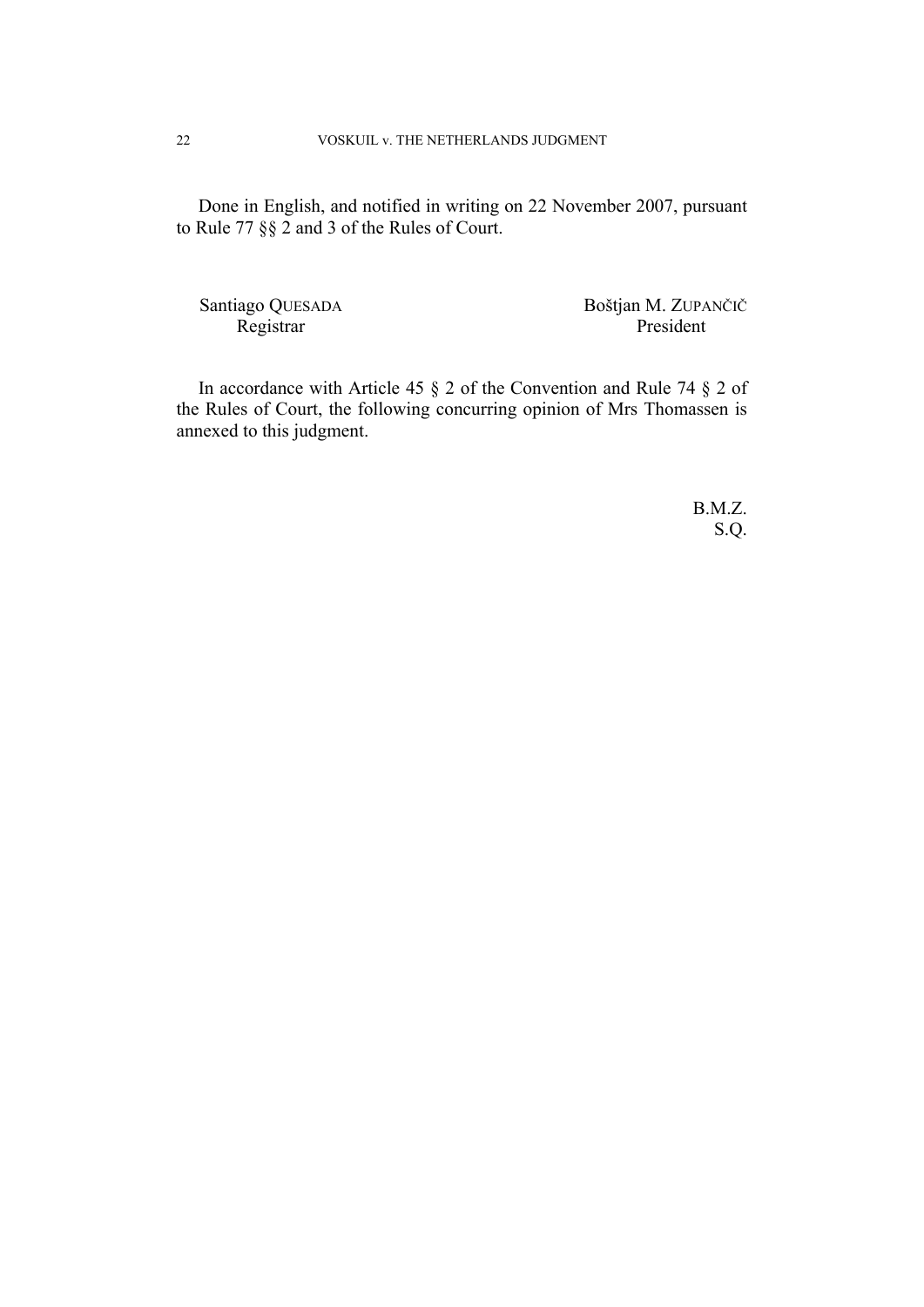# CONCURRING OPINION OF JUDGE WILHELMINA THOMASSEN

I fully agree with the judgment in this case. However, I find it appropriate to make some additional observations with regard to the lack of domestic remedies against the detention order which was imposed on the applicant.

Article 294 § 3 of the Code of Criminal Procedure provided that no remedy lay against the detention order which had been imposed on the applicant. Article 223 § 3 however provided the applicant with an appeal against the refusal to release him and with an appeal on points of law to the Supreme Court (*Hoge Raad*) against any such refusal given on appeal. The applicant in fact made use of his right to appeal against the refusal to release him. This appeal was rejected by the very judges of the Court of Appeal who had given the detention order. Subsequently the applicant lodged an appeal on points of law with the Supreme Court, but withdrew it after he was released and before the Supreme Court could give its judgment.

Initially the Government argued that the applicant, having withdrawn his appeal to the Supreme Court, had failed to exhaust domestic remedies. They later withdrew this preliminary objection, having come round to thinking that the Supreme Court would have declared the appeal on points of law inadmissible because the applicant would no longer have been in detention by the time it could have considered his case (Government's letter to the Court of 2 March 2006).

Apparently the Government took the view that it was beyond any doubt that the Supreme Court would have dismissed the appeal on points of law on the ground of being devoid of interest because of the applicants' release<sup>1</sup>.

If this presumption is correct, then the protection at the domestic level has been deficient. It would mean that the lawfulness of the applicants' detention could not be challenged before any other court than the Court of Appeal which itself had imposed the detention order (if at all). It would mean that the Supreme Court would not have been in a position to rule on points of law either as to the lawfulness of the detention or as to its compatibility with Article 10, for the sole reason that the applicant had been released in the meantime.

Since fundamental rights require effective protection at the domestic level more than at any other, this case raises the question what possible

<sup>&</sup>lt;sup>1</sup> In this respect the Supreme Court's judgment of 31 May 2005, LJN AS 2748, *Nederlandse Jurisprudentie* 2005, 531, is interesting. The appeal on points of law in that case, lodged by a woman who had been detained because she had not wanted to give evidence against her partner, was declared inadmissible because she had been released by the time the Supreme Court got round to deciding her appeal. However, at the same time and in an *obiter dictum* the Supreme Court gave its opinion on the compatibility of the applicants' detention with Article 8 in conjunction with Article 14 of the Convention.